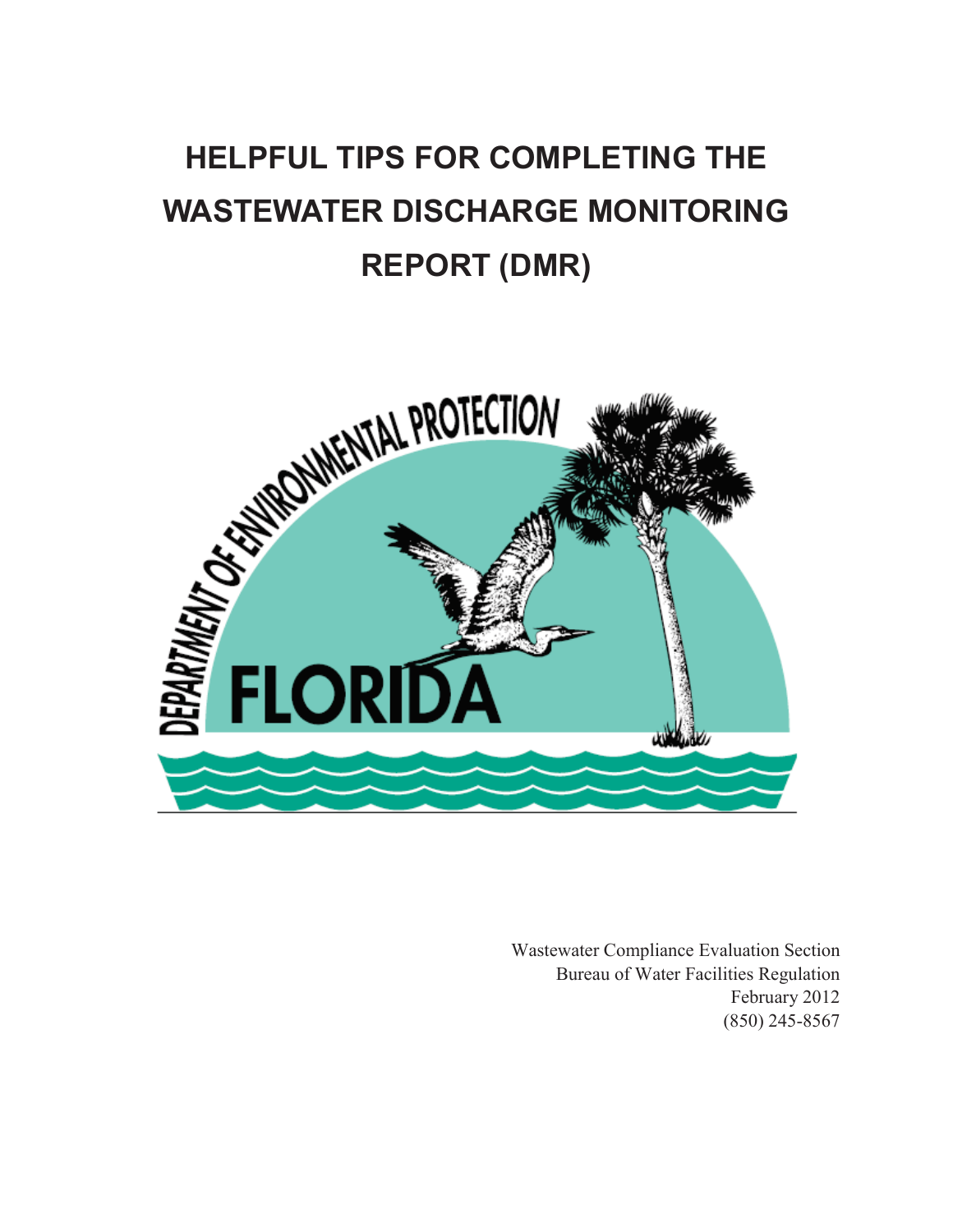## HELPFUL TIPS FOR COMPLETING THE **WASTEWATER DISCHARGE MONITORING REPORT (DMR)**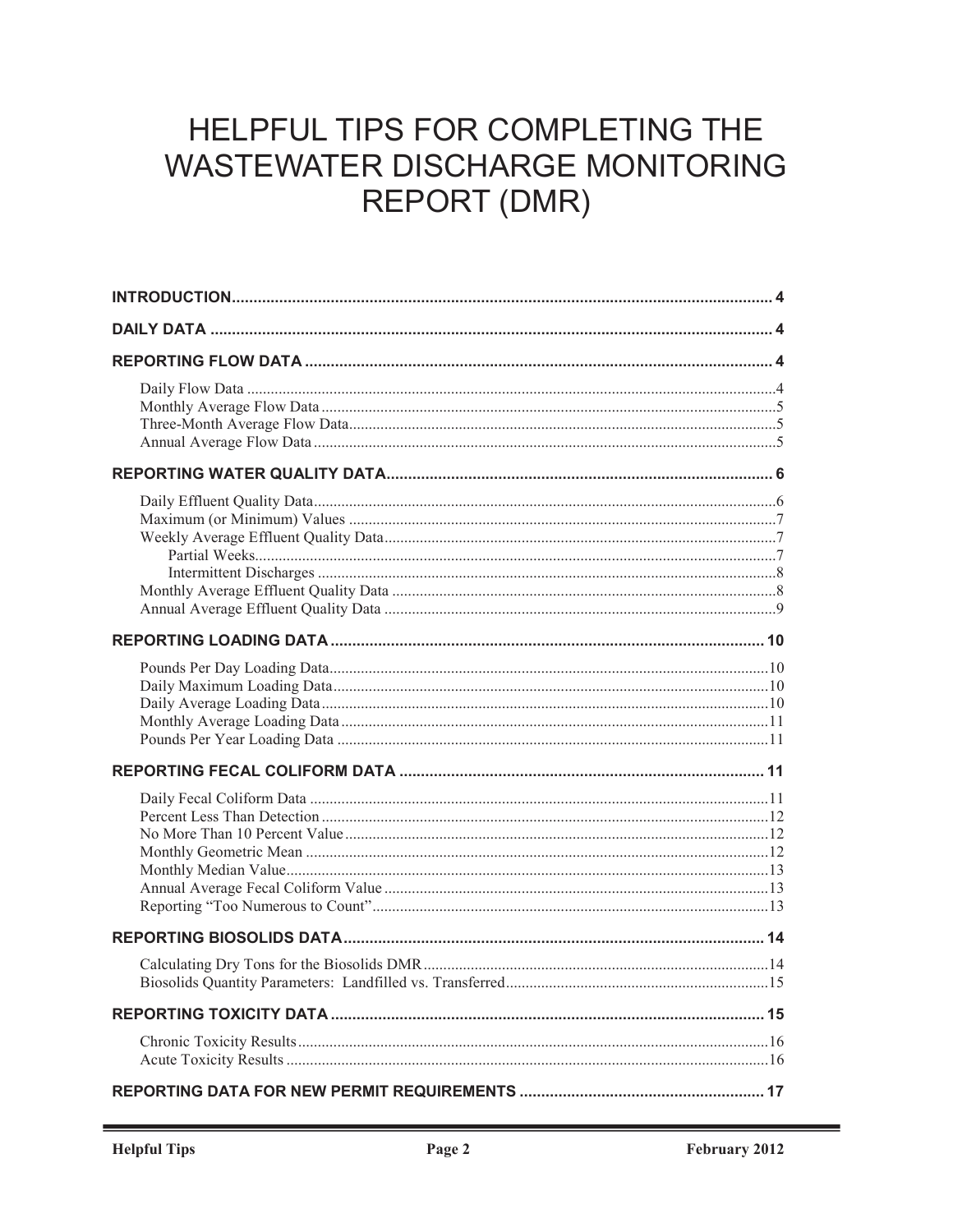| 21 |
|----|
|    |
|    |
|    |

and a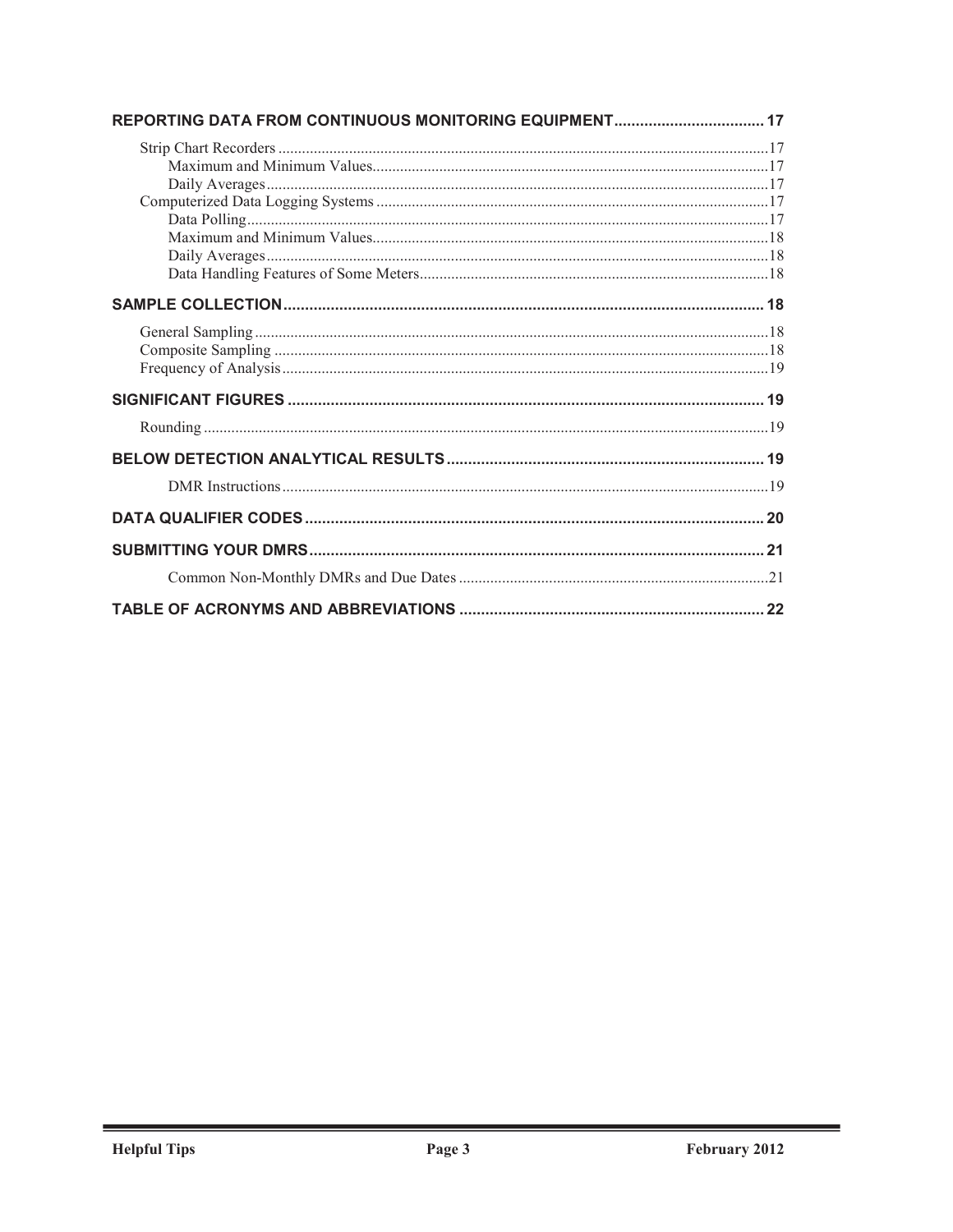## **INTRODUCTION**

These supplemental clarifications are intended to aid wastewater facility permittees and their operators when completing DMRs that are submitted to the DEP. These tips are intended to clarify questions that frequently arise when completing DMRs and are to be used in conjunction with the "INSTRUCTIONS FOR COMPLETING THE WASTEWATER DISCHARGE MONITORING REPORT" attached to your facility's DMR. Additional questions regarding completion of the DMR should be directed to the appropriate District office.

## **DAILY DATA**

Rule 62-620.200(10), F.A.C., defines "daily discharge" as the discharge measured during a calendar day or any 24-hour period that reasonably represents the calendar day for purposes of sampling. Typically, the calendar day  $(12:00 \text{ midnight} - 11:59 \text{ p.m.})$  is used. However, this definition also allows a permittee to specify a 24-hour period that corresponds to staffing shifts as their reporting day. In any case, this definition of a 24-hour period is to be used consistently for purposes of reporting and should not vary from one day to another. This permit requirement may appear on the DMR as "daily" or as "daily, 24-hour."

## **REPORTING FLOW DATA**

This section provides information on reporting flow data for domestic and industrial wastewater permits. Industrial wastewater permits may not have a Part B DMR. If not, think of "Part B" as the list of daily results for each month.

### *Daily Flow Data*

If the DMR contains a Part B, record the total volume of effluent or reclaimed water discharged on each day during the month on the form. Each daily entry should be entered in the units specified on the DMR.

Even if the discharge only occurred during a portion of the day, enter the total volume discharged during that period on Part B of the DMR. As shown in EXAMPLE 1, if 2 million gallons were discharged over a 4 hour period on July 3, and the discharge ceased for the remainder of the day, you would still record "2" MGD for July 3 on Part B.

If no discharge occurred during the rest of July, enter "0" for those days on Part B of the DMR. EXAMPLE 1 shows how the flows would be entered on Part B for July,

| EXAMPLE 1 – DAILY DATA OR "PART B" |                |                |            |                                               |                                   |  |
|------------------------------------|----------------|----------------|------------|-----------------------------------------------|-----------------------------------|--|
|                                    |                | Flow<br>(mgd)  | $pH$ (Min) | Fecal<br>Coliform<br>Bacteria<br>$(\#/100ml)$ | TRC (For<br>Disinfect.)<br>(mg/l) |  |
|                                    | Code           | 50050          | 00400      | 74055                                         | 50060                             |  |
|                                    | Mon. Site      | EFF-1          | $EFA-1$    | EFA-1                                         | $EFA-1$                           |  |
|                                    | 1              | $\theta$       |            |                                               |                                   |  |
|                                    | $\mathfrak{D}$ | $\Omega$       |            |                                               |                                   |  |
|                                    | 3              | $\overline{2}$ |            |                                               |                                   |  |
|                                    | $\overline{4}$ | $\theta$       |            |                                               |                                   |  |
|                                    |                |                |            |                                               |                                   |  |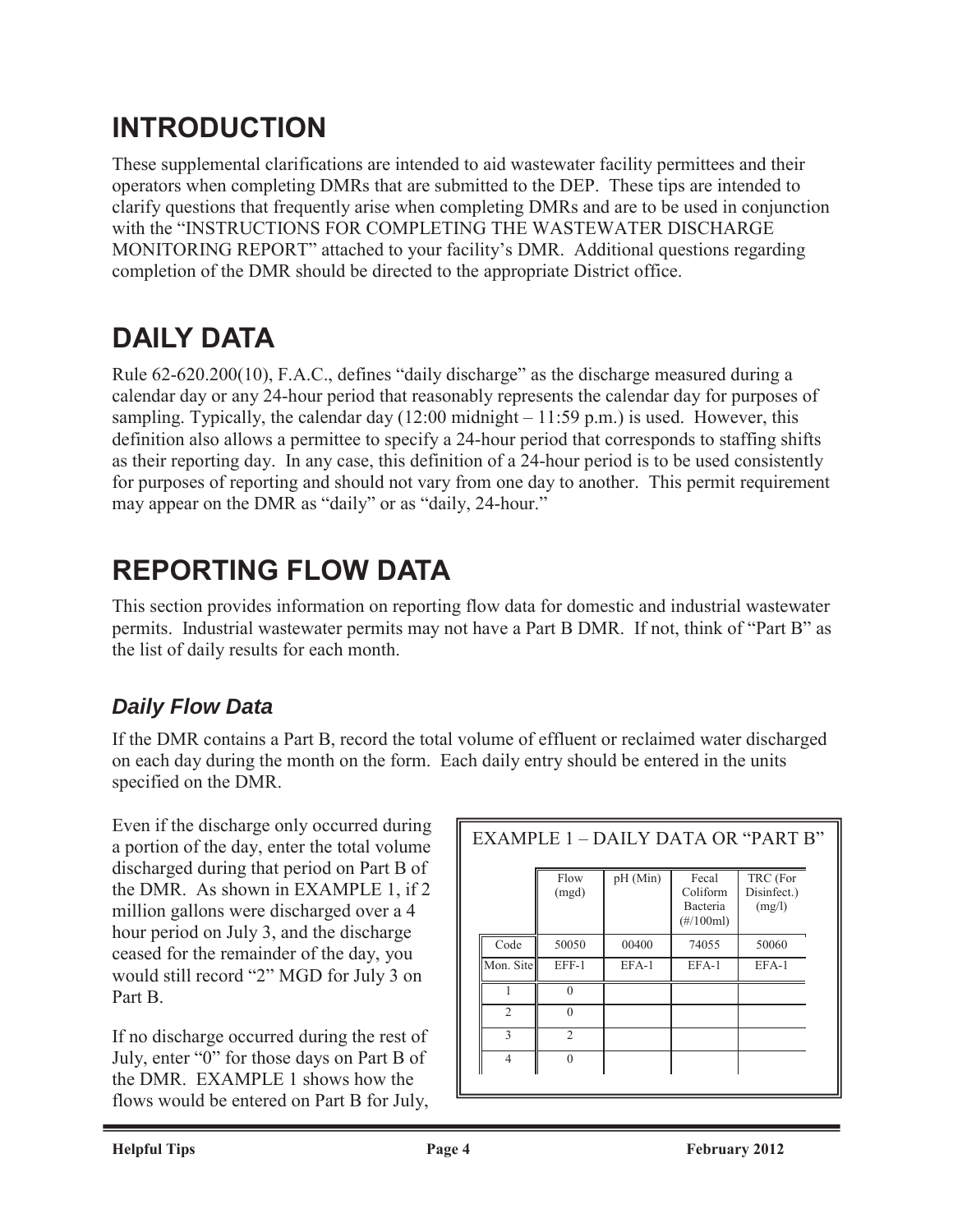if the only discharge were on the  $3<sup>rd</sup>$  of July, as described in the paragraph above.

### *Monthly Average Flow Data*

The monthly average flow is reported on Part A of the DMR form. Rule 62-600.200(50), F.A.C., defines "Monthly average daily flow" as the total volume of wastewater flowing into a wastewater facility during a calendar month, divided by the number of days in that month and expressed in MGD. To calculate the monthly average flow, sum the daily flow entries specified on the DMR for all days shown in Part B and divide by the total number of days in the month (typically 30 or 31).

As shown in EXAMPLE 2, if the discharge was intermittent (did not occur on one or more days during the month), the monthly average flow is calculated in exactly the same fashion as would be done for a continuous discharge (discharge on all days of the month). The daily flow entries

#### EXAMPLE 2 – MONTHLY AVERAGE CALCULATION

For the values from Example 1 above, the monthly average flow for July would be calculated as follows:

 $2 \text{ MGD}/31$  observations = 0.06 MGD

(in MGD) would be summed for all days shown in Part B (including 0 for all days on which no discharge occurred). This total would be divided by the **total** number of days in the month (typically 30 or 31), **not** by the number of discharge days.

### *Three-Month Average Flow Data*

The Three-Month Rolling Average (Rolling Quarterly) is reported on Part A of the DMR form, and is defined as the total volume of flow during a period of three consecutive months, divided by the number of days in this three-month period Rule 62-600.200(76), F.A.C. The three-month average may also be calculated by adding the three monthly average flows then dividing by 3.

### *Annual Average Flow Data*

The annual average daily flow is also reported on Part A of the DMR form. In accordance with Rule 62-600.200(3), F.A.C., the annual average daily flow means the total volume of wastewater flowing into a wastewater facility during any consecutive 365 days, divided by 365 and expressed in units of MGD. However, unless specified otherwise in the permit, for practical purposes, the annual average flow may also be calculated as the rolling arithmetic mean of the 12 monthly averages. Using the values from EXAMPLES 1 and 2, if the monthly averages (in MGD) had been as follows: 1.0, 2.0, 0, 0, 0, 0, 0, 0, 0.5, 0, 0, 0.06, then the annual average would be the sum (3.56) divided by 12 which equals 0.3 MGD. On Part A of the DMR, the monthly and annual average flow would be reported as shown in EXAMPLE 3 below: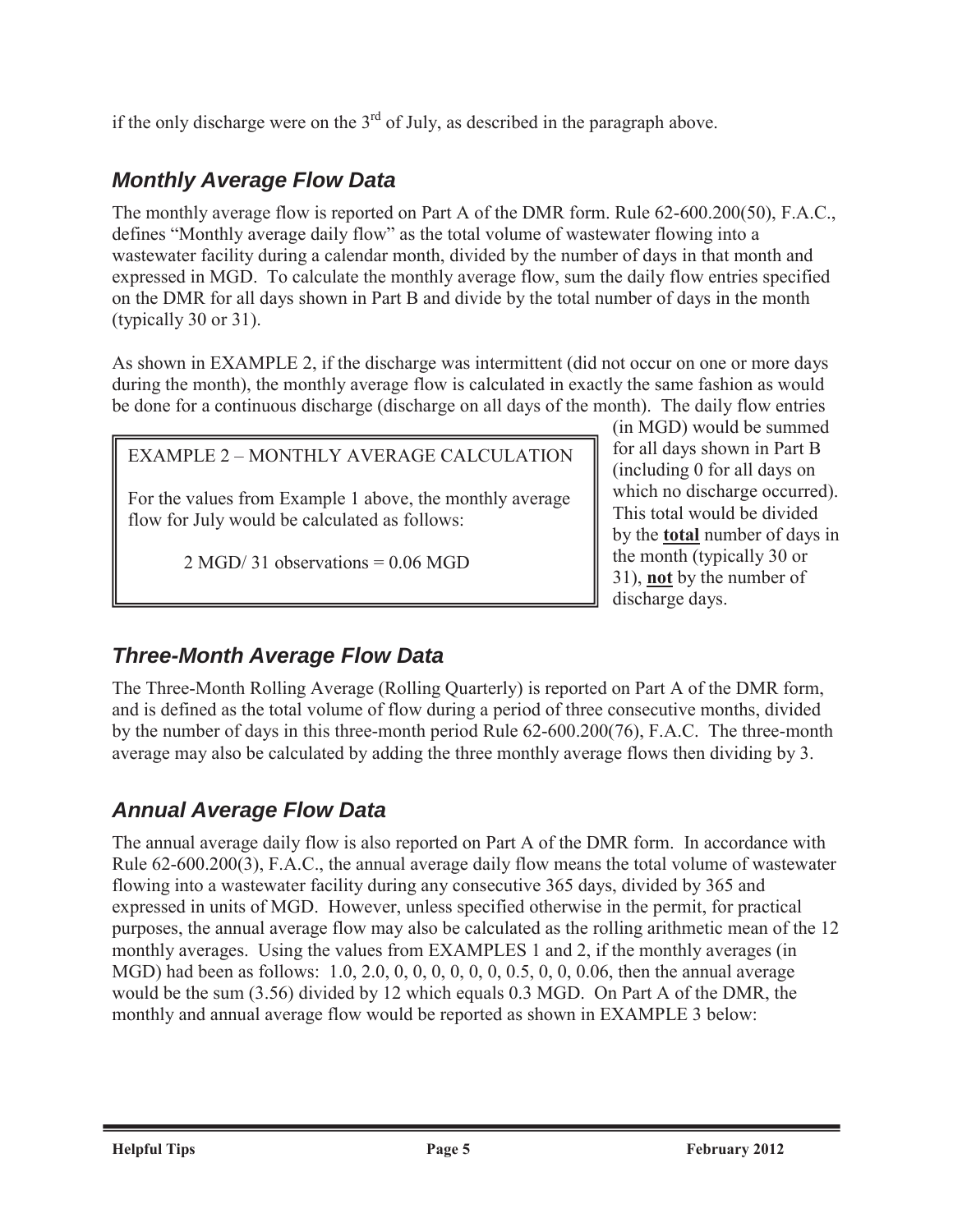| <b>EXAMPLE 3 - REPORTING AVERAGES ON PART A OF THE DMR</b> |                       |                     |            |
|------------------------------------------------------------|-----------------------|---------------------|------------|
| Parameter                                                  |                       | Quantity or Loading | Units      |
| Flow                                                       | Sample<br>Measurement | 0.3                 |            |
| Y<br>PARM Code 50050<br>Mon.Site No. EFF-1                 | Permit<br>Requirement | 1.0<br>(An. Avg.)   | <b>MGD</b> |
| Flow                                                       | Sample<br>Measurement | 0.06                |            |
| PARM Code 50050                                            | Permit                | Report              | <b>MGD</b> |
| Mon.Site No. EFF-1                                         | Requirement           | (Mo.Avg.)           |            |
|                                                            | Sample<br>Measurement |                     |            |

#### **Reporting Flow Summary:**

- For monthly average flows, always divide the total volume for the month by the number of days in the month (usually 30 or 31).
- For annual average flows, always divide the sum of the 12 monthly averages by 12 months or the sum of the total volume for the year by 365 days.
- Use zeros for days or months of no discharge.
- Report in units as specified on the DMR.

## **REPORTING WATER QUALITY DATA**

Unlike calculating flow averages, the definitions in Rules 62-620.200 and 62-600.740, F.A.C., indicate that averages for most pollutants (excluding fecal coliform, which will be discussed later), and their associated effluent limitations, are calculated based on the arithmetic mean of any samples collected during the period. That is, pollutant averages are generally calculated by dividing the sum of the concentrations or mass values by the number of individual measurements during a given period.

In accordance with Rule 62-620.610(18), F.A.C., when averaging results or determining other reporting values (e.g., maximums) for the DMRs, all observations obtained for a reporting period in accordance with DEP approved methods shall be used for each effluent quality parameter. Thus, even sample results that are in addition to the minimum monitoring requirements in a permit should be used to calculate the average, minimum, and maximum values for reporting to the Department.

### *Daily Effluent Quality Data*

Daily effluent quality data is normally reported on Part B of the DMR on days during which a discharge to a particular reuse or disposal system occurred. If the permit requires "daily" sampling, the permittee should sample on each day that a discharge occurs. If discharge occurs on six days, the underlying measurement results should contain six entries – one for each day of discharge. If the permit requires weekly sampling, the permittee must sample on at least one day during which discharge occurred within each weekly period (e.g., a Sunday to Saturday period).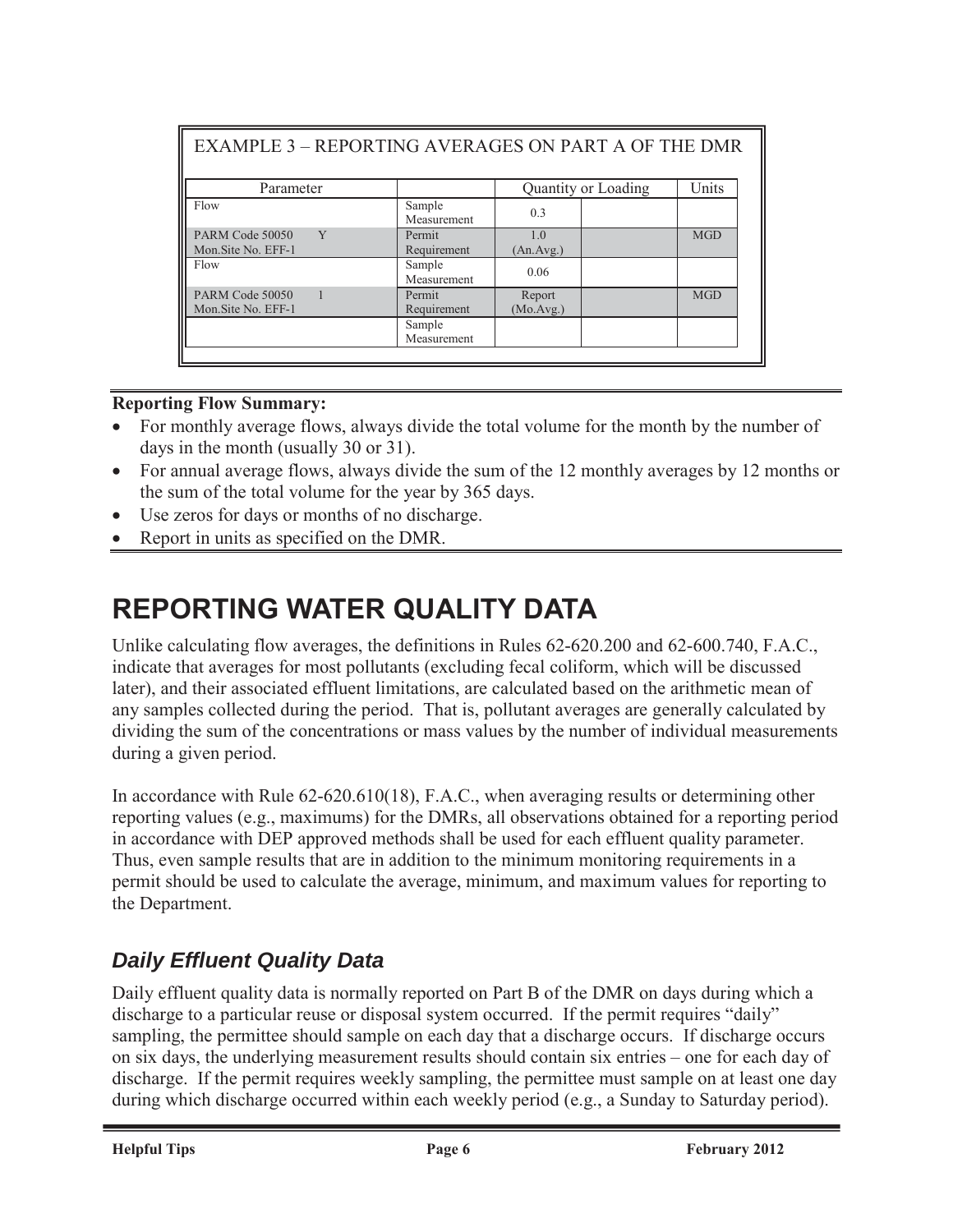If there was no discharge during the course of a week, no entry would be made within that week. However, it is recommended that the permittee sample at the first occurrence of a discharge to ensure that required sampling is accomplished during the month.

### *Maximum (or Minimum) Values*

Part B of the DMR should be completed, if required, before reporting data on Part A of the DMR, which contains the limits that were established in the permit. One type of limit is a maximum or minimum. Reporting this value doesn't require any calculation. For a particular parameter, review the values that were reported on Part B of the DMR for the entire month and report the highest number wherever it says "Max." If you see "Min" under a limit, report the lowest of all the values for that parameter. In some cases a minimum value may be reported by a laboratory as "below detection limit." In such cases, please see the section entitled "Below Detection Analytical results" later in this document.

If only one sample was taken during the monitoring period, and a Maximum and Minimum are required, report that value as the Max and Min. For example, if pH is only sampled once per day, record that value as the Min and Max for that day.

### *Weekly Average Effluent Quality Data*

Rule 62-620.200(57), F.A.C., defines a "weekly average discharge limitation" as the maximum weekly average pollutant value allowed by the permit and calculated as the arithmetic mean of each reclaimed water or effluent sample collected on a separate day during a period of seven consecutive days. If only one sample is required per week, that sample result should be reported as the weekly average.

The following sections explain how to handle partial weeks at the end or beginning of a month and intermittent discharges.

#### **Partial Weeks**

For purposes of reporting on the DMR, Sunday through Saturday is commonly used as the week (i.e., the seven consecutive day period referred to in the rule). For situations where a partial week falls on the beginning or end of a month, the weekly average should be calculated by considering the partial week at the end of a month as part of the partial week on the following month.

As shown in EXAMPLE 4, let us consider the month of April 2011. The last full week of the

| EXAMPLE 4 – PARTIAL WEEKS                                                                                                                  |            |    |    |    |    |    |
|--------------------------------------------------------------------------------------------------------------------------------------------|------------|----|----|----|----|----|
|                                                                                                                                            | APRIL 2011 |    |    |    |    |    |
| S                                                                                                                                          | M          | T  | W  | T  | F  | S  |
|                                                                                                                                            | 2          | 3  | 4  | 5  | 6  |    |
| 8                                                                                                                                          | 9          | 10 | 11 | 12 | 13 | 14 |
| 15                                                                                                                                         | 16         | 17 | 18 | 19 | 20 | 21 |
| 22                                                                                                                                         | 23         | 24 | 25 | 26 | 27 | 28 |
| 29                                                                                                                                         | 30         |    |    |    |    |    |
| (Shaded area shows partial week at the end of the<br>month. Those days should be used to calculate a<br>weekly average in May, not April.) |            |    |    |    |    |    |

month ended on Saturday, April 28. This month features a partial week at the end of the month, which ran from Sunday, April 29 through Monday, April 30.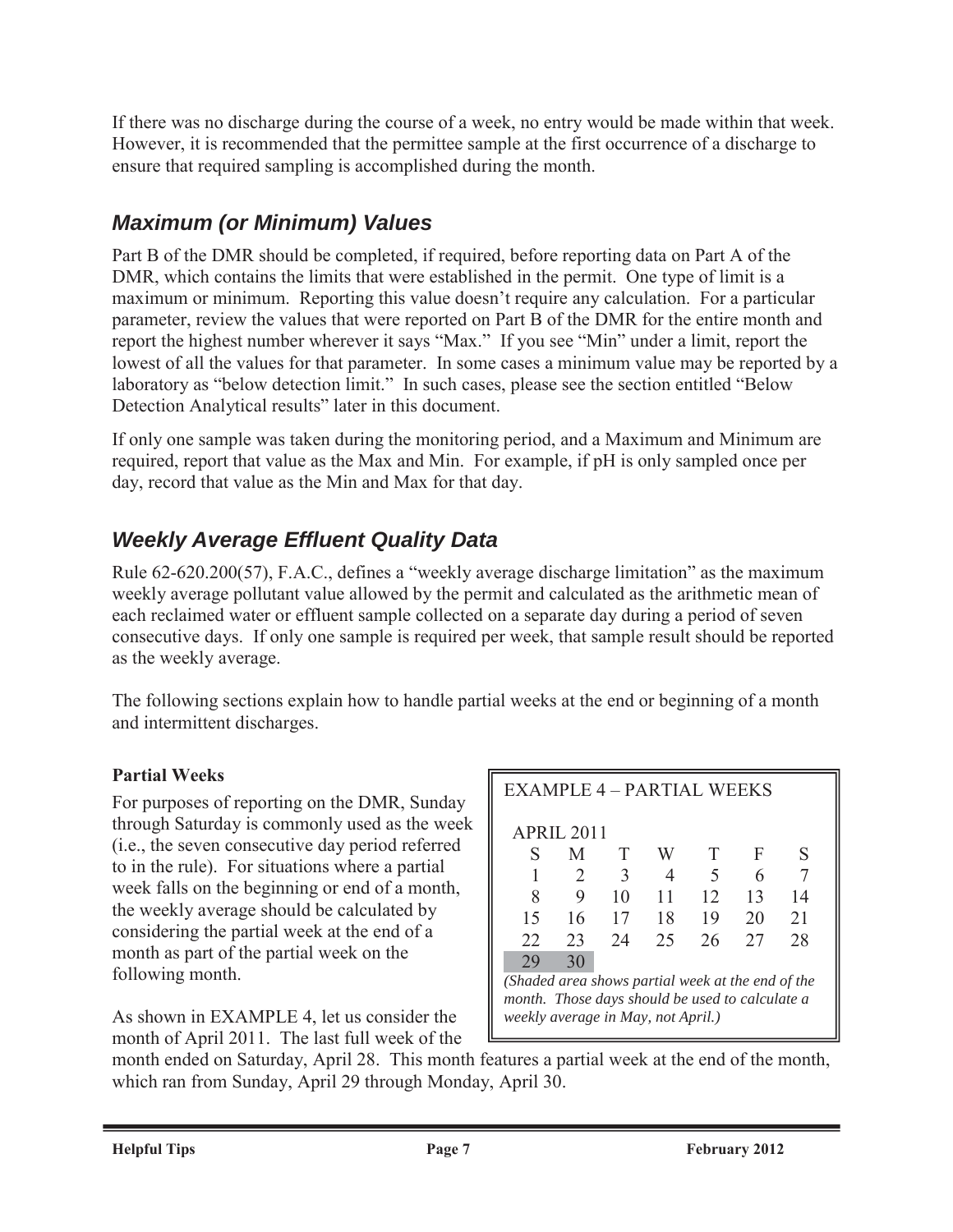Under this situation, the results for each day obtained on April  $29 - 30$  would be reported on Part B of the DMR for April. They would be compared to the daily maximum permit limits on the April DMR. They would be used to calculate the monthly average for April, which would be based on all observations during the April  $1 - 30$  period. For purposes of the April DMR, the observations obtained on April 29 – 30 would **not** be used to calculate a weekly average in April.

However, values obtained on April  $29 - 30$  would be used to calculate the weekly average for the week running from April 29 through May 5. This weekly average would be compared to the permit's weekly average limit as part of May's DMR.

#### **Intermittent Discharges**

If there was no discharge during the course of a day, week, or month, then no results or values would be used for calculations for the respective time periods.

For example, during April 2011, there were four weekly periods (Sunday through Saturday) that ended during that month and one partial week ending in the next month. The permit required daily samples. The facility discharged intermittently that month as follows: the first week there were two days of discharge, the second week the facility discharged every day, the third and fourth weeks there was no discharge, the fifth week there were two days of discharge.

For the month of April in EXAMPLE 5, the facility would have two weekly averages. For the first week, the two daily samples should be averaged. The second week the seven daily samples should be averaged. There is no weekly average for the third and fourth weeks. Since the fifth week ends in May, the values on April  $29 - 30$  would be used in the weekly average for the week of April 29 through May 5 and reported on the May DMR (See EXAMPLE 4).

The maximum of the two weekly averages for April would be reported on Part A.

| <b>EXAMPLE 5 - INTERMITTENT</b><br><b>DISCHARGES</b> |                             |    |                          |                          |    |    |  |
|------------------------------------------------------|-----------------------------|----|--------------------------|--------------------------|----|----|--|
|                                                      | <b>APRIL 2011</b>           |    |                          |                          |    |    |  |
| S                                                    | M                           | T  | W                        | T                        | F  | S  |  |
|                                                      | $\mathcal{D}_{\mathcal{L}}$ | 3  | $\overline{\mathcal{A}}$ | $\overline{\mathcal{L}}$ | 6  |    |  |
| 8                                                    | 9                           | 10 | 11                       | 12                       | 13 | 14 |  |
| 15                                                   | 16                          | 17 | 18                       | 19                       | 20 | 21 |  |
| 22                                                   | 23                          | 24 | 25                       | 26                       | 27 | 28 |  |
| 29                                                   | 30                          |    |                          |                          |    |    |  |
| (Shaded areas show days of discharge.)               |                             |    |                          |                          |    |    |  |

### *Monthly Average Effluent Quality Data*

Rule 62-620.200(27), F.A.C., defines "monthly average discharge limitation" as the maximum monthly average pollutant value allowed by the permit and calculated as the arithmetic mean of each reclaimed water or effluent sample collected on a separate day during a period of 30 consecutive days. For example, if your permit requires samples to be obtained only once per month, but two samples are collected, then the monthly average is the sum of the results divided by the number of samples (in this case, two). Another example is if your permit requires samples to be obtained only once per month, and only one sample is obtained, then this result is reported as both the monthly average as well as the daily maximum for that month (or minimum depending on the parameter).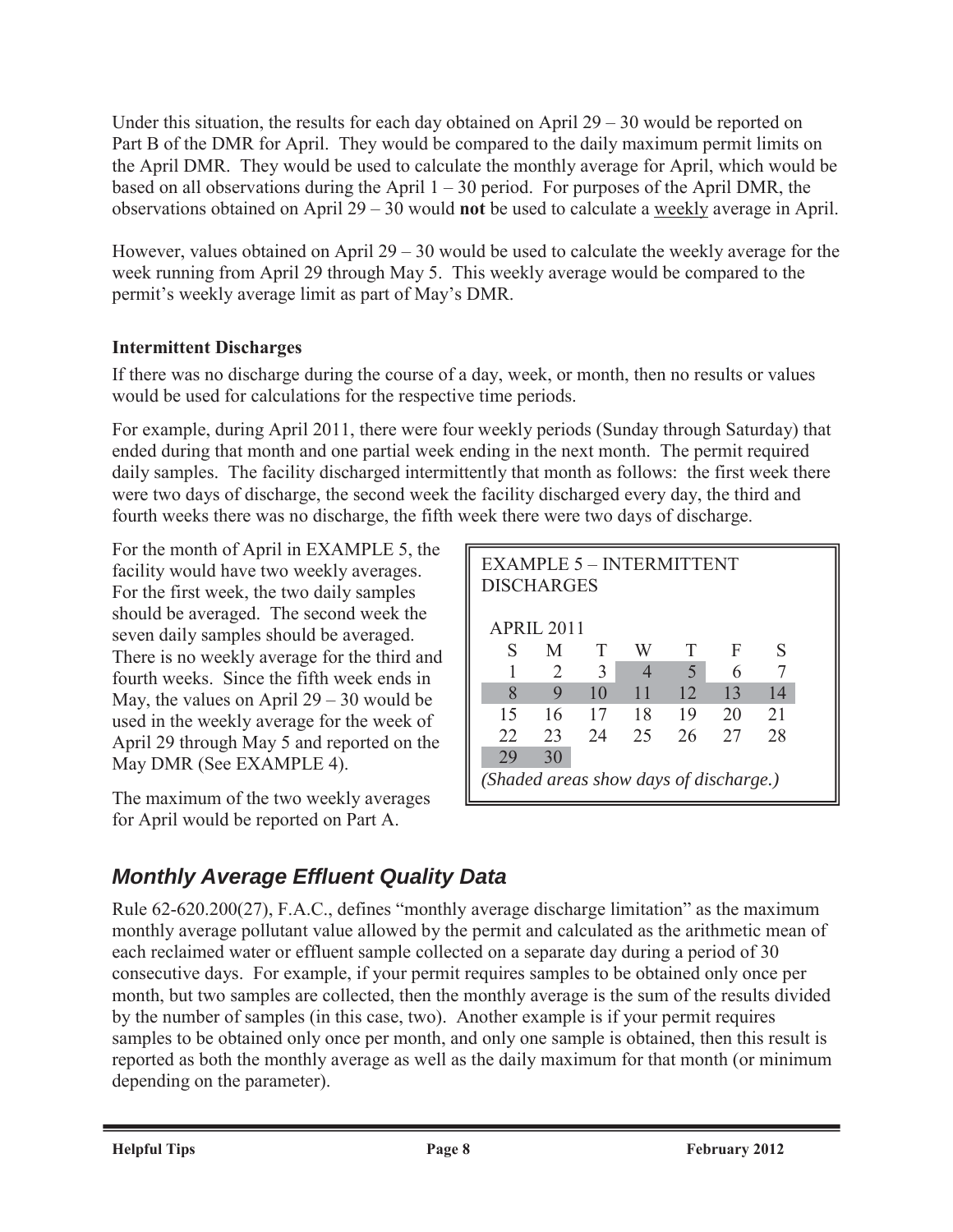#### *Annual Average Effluent Quality Data*

Rule 62-620.200(2), F.A.C., defines "annual average discharge limitation" as the maximum annual average pollutant value allowed by the permit and calculated as the arithmetic mean of the 12 monthly average reclaimed water or effluent samples collected during any consecutive 12 month period. Alternatively, the annual average may be calculated as the arithmetic mean of the daily values over a 12-month period.

EXAMPLE 6 shows a 12-month period where there were three months of no discharge. If there is a month in which "no discharge" was reported, then the annual average is calculated based on the number of months that there was a discharge. On the monthly DMR for the monitoring period of May 1 – May 31, 2011, the annual average may be calculated based on the monthly averages for June 2010 – May 2011. If during the months of December 2010 – February 2011, there was no discharge, then the annual average will be calculated by adding the monthly averages for June – November 2010 and March – May 2011, and dividing by the number of months of discharge (i.e., 9).

| <b>EXAMPLE 6 - CALCULATING ANNUAL AVERAGES</b>        |                  |               |                |  |  |  |
|-------------------------------------------------------|------------------|---------------|----------------|--|--|--|
| June 2010                                             | <b>July 2010</b> | August 2010   | September 2010 |  |  |  |
| October 2010                                          | November 2010    | December 2010 | January 2011   |  |  |  |
| March 2011<br>February 2011<br>April 2011<br>May 2011 |                  |               |                |  |  |  |
| (Shaded areas show months of discharge.)              |                  |               |                |  |  |  |

#### **Reporting Water Quality Data Summary:**

- When calculating weekly average, divide by the number of samples, not the number of days.
- When reporting the weekly average on Part A, report the maximum of the weekly averages for the month.
- If only one sample was collected per week, report the highest value as the weekly average on Part A.
- For the monthly average, report the arithmetic average of the daily values for the calendar month. If only one sample was collected, report that value as the monthly average in addition to reporting it as the maximum or minimum. Do not include zero values for the days of no discharge when calculating the monthly average.
- For the annual average, report the arithmetic average of the monthly averages over the rolling 12-month period, or the arithmetic average of the individual values for the period. **Do not include zero values for the months of no discharge in the calculated annual average.**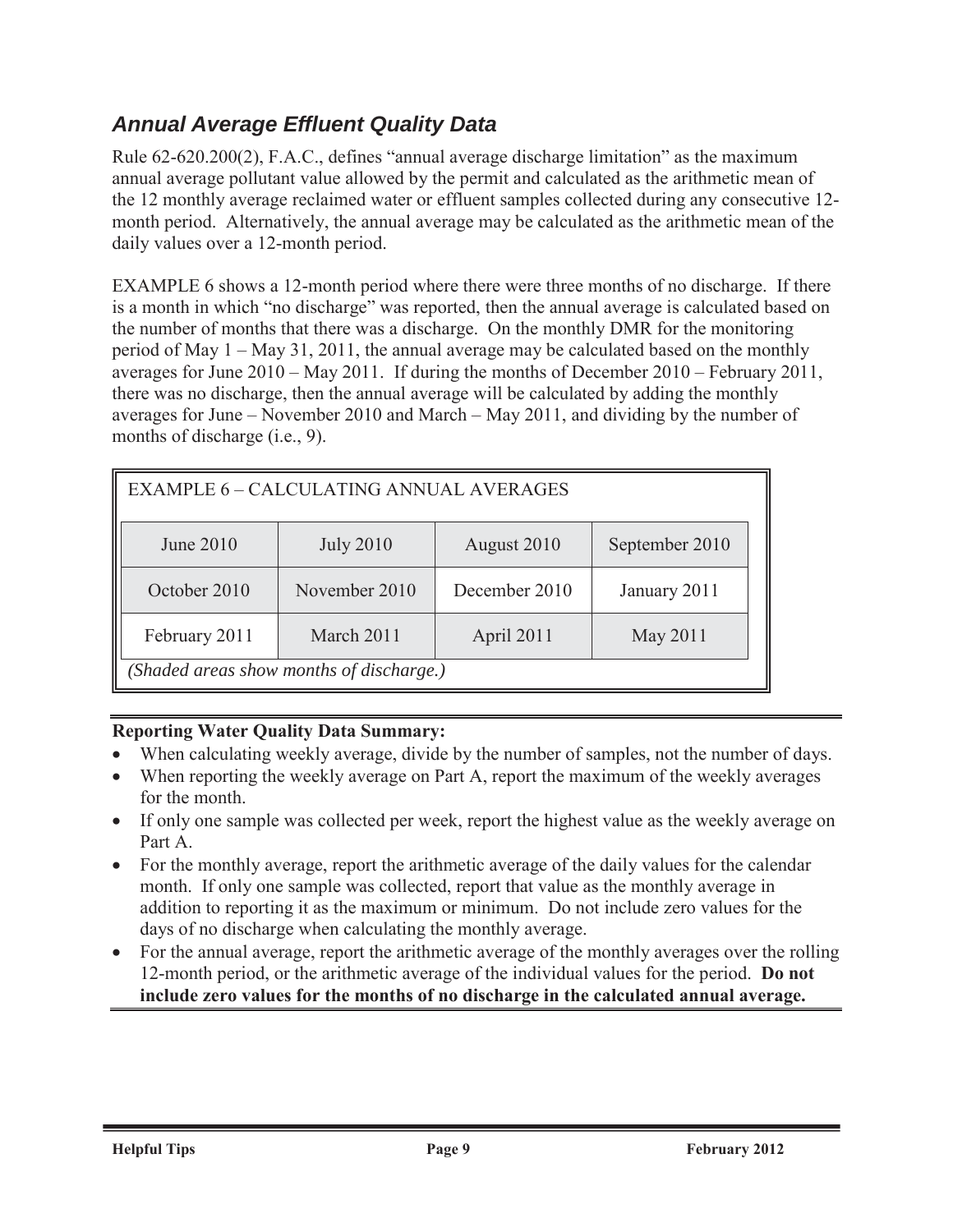## **REPORTING LOADING DATA**

This section discusses how to calculate and report loading results. Loading limits are primarily expressed in the following ways:

- $\bullet$  pounds per day,
- daily maximum,
- daily average,
- monthly average, and
- pounds per year.

### *Pounds Per Day Loading Data*

The daily loading is calculated by combining the concentration data (from grab or composite samples, as specified in the permit) with the day's total flow to calculate the pounds per day loading in the discharge for each day of discharge.

To calculate the daily loading, consider EXAMPLE 7 for a facility with an intermittent discharge on only four days during the month. If you have flow and concentration data for four days in a month, first calculate the pounds per day loading on each of these four days. Pounds per day loading will be calculated only for days on which both flow and quality data are available.

|               |                            | $[Ibs/day] = [8.34] * [flow in MGD] * [concentration in mg/L]$ |                                |
|---------------|----------------------------|----------------------------------------------------------------|--------------------------------|
| Day           | <b>Total Flow</b><br>(MGD) | <b>Concentration</b><br>(mg/L)                                 | <b>Daily Load</b><br>(lbs/day) |
|               | 2.88                       | 1.60                                                           | 38.4                           |
| $\mathcal{D}$ | 1.44                       | 3.70                                                           | 44.4                           |
| $\mathcal{E}$ | 1.92                       | 2.2                                                            | 35                             |
| 4             | 2.4                        | 2.5                                                            | 50                             |

Daily Load (Day 1) =  $8.34 * (2.88 \text{ MGD}) * (1.60 \text{ mg/L}) = 38.4 \text{ lbs/day}$ 

### *Daily Maximum Loading Data*

Daily Maximum is the highest daily loading value within the monitoring period. The maximum of the daily values will be entered on Part A of the DMR. In EXAMPLE 7, the Daily Maximum would be value which was calculated for Day 4 (50 lbs/day).

### *Daily Average Loading Data*

The daily average loading is calculated by multiplying the daily flow (MGD) by the average concentration (mg/L) of all the samples for that day, and multiplied by a constant, 8.34. If only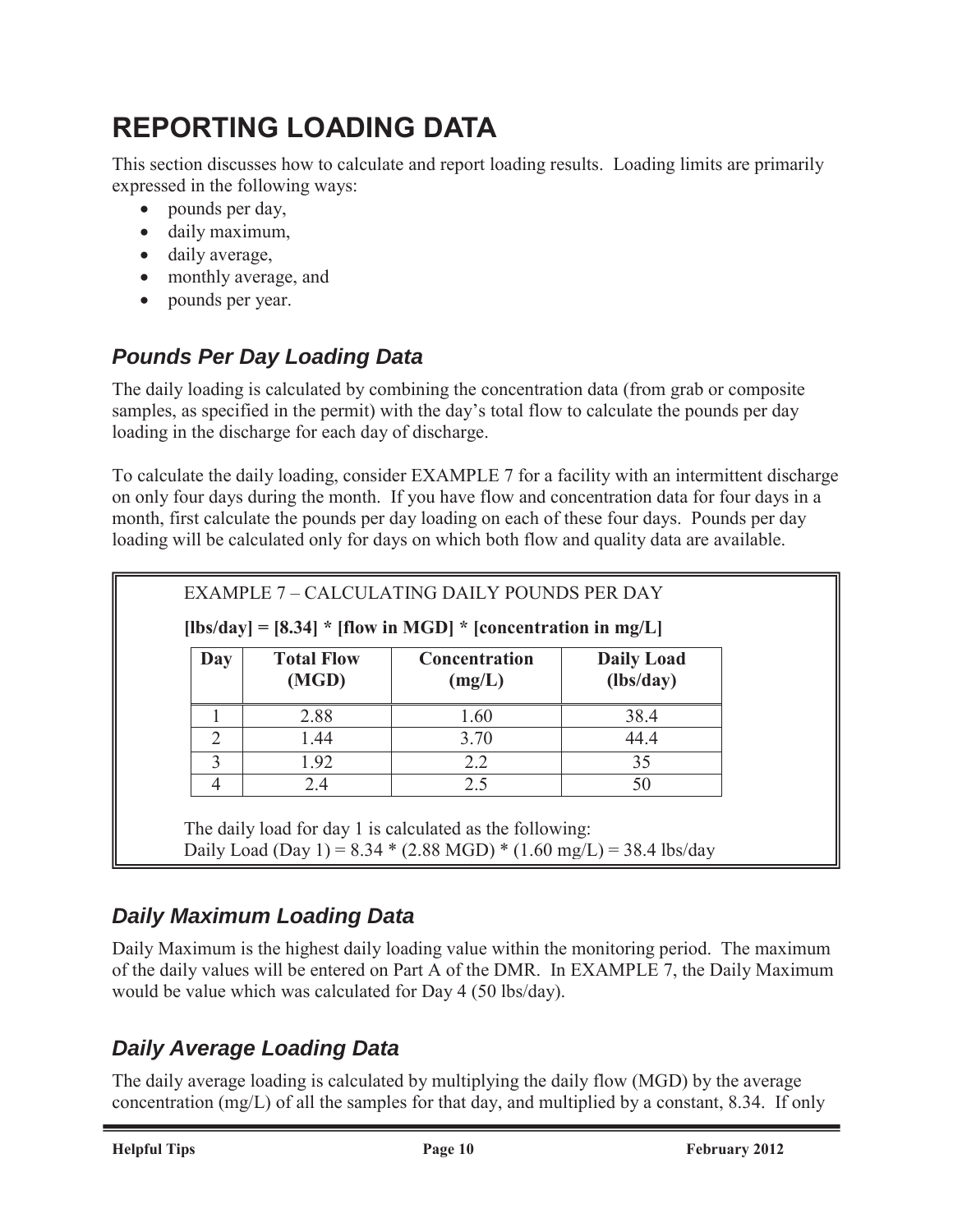one sample is taken per day, use that value as the average.

```
[Avg lbs/day] = [8.34] * [flow MGD] * [avg concentration mg/L]
```
### *Monthly Average Loading Data*

If the permit only has a monthly average loading limit, the loadings don't need to be calculated daily. The average pounds per day loading is to be recorded on Part A of the DMR. In making this calculation, the average monthly flow will be used (see Monthly Average Flow section for guidance) and the average concentration (calculated by adding the individual values during the month and dividing by the total number of values in the month). EXAMPLE 8 shows how to calculate the average pounds per day for the month, using the same data as in EXAMPLE 7 and assuming no discharge on any other days in the month.

EXAMPLE 8 – CALCULATING MONTHLY AVERAGE POUNDS PER DAY **[average lb/day] = [8.34] \* [average flow in MGD] \* [average concentration in mg/L]** Average flow in MGD =  $(2.88 + 1.44 + 1.92 + 2.4)/31 = 8.64/31 = 0.288$  MGD Average conc. in mg/L =  $(1.60 + 3.70 + 2.2 + 2.5)/4 = 10/4 = 2.5$  mg/L Average  $1b/day = 8.34*0.288*2.5 = 6.0$  lbs/day

### *Pounds Per Year Loading Data*

The calculation for pounds per year is based on your permit requirements. For annual reporting requirements, the pounds per year can be calculated by totaling the monthly averages for the given calendar year. For monthly reporting, the calculation is based on a rolling monthly total.

## **REPORTING FECAL COLIFORM DATA**

Fecal coliform values are reported on the DMR in a variety of ways, which are quite different from other effluent quality values that must be reported (e.g. percent less than detection, monthly geometric mean, monthly median value, etc.) The fecal coliform values that must be reported depend on the level of disinfection required as well as the monitoring frequency specified in the permit. Depending on the disinfection level required, fecal coliform values may be reported in several different ways. The following paragraphs clarify reporting for the various statistical bases.

### *Daily Fecal Coliform Data*

Record daily observations of fecal coliforms on Part B of the DMR form. Observations less than detection should be recorded as "<1" (if the detection limit is 1/100 mL for Membrane Filter **(**MF) techniques) or "<2.2" (if the detection limit is 2.2/100 mL for Most Probable Number (MPN) techniques). On Part A of the DMR, record the maximum observation of fecal coliforms observed during the month.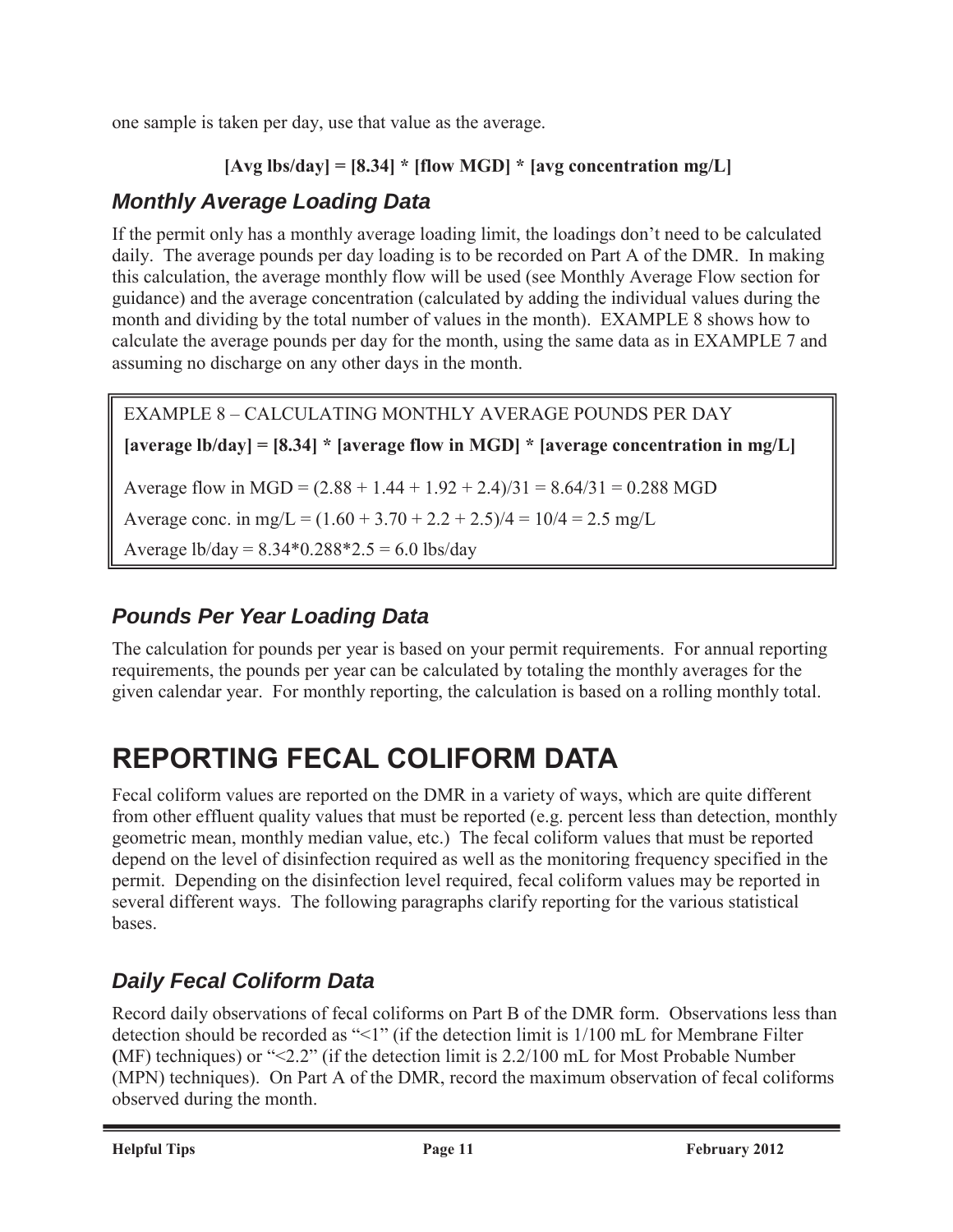#### *Percent Less Than Detection*

If you are required to report the percentage of fecal coliform observations that were less than detection during the month, count the number of observations for fecal coliforms on Part B that were less than detection, divide by the total number of fecal coliform observations during the month, multiply by 100%, and round to the nearest integer.

#### *No More Than 10 Percent Value*

In accordance with the basic and intermediate level disinfection requirements in Rules 62- 600.440(4) and (6), F.A.C., your permit may state that no more than 10 percent of the samples during a period of 30 consecutive days shall exceed a certain number of fecal coliform values per 100 mL of sample. If this fecal coliform requirement is contained in your permit, then a  $90<sup>th</sup>$ percentile value will be reported on the DMR. To report the  $90<sup>th</sup>$  percentile value, list the fecal coliform values obtained during the month in ascending order. Report the value of the sample that corresponds to the 90<sup>th</sup> percentile (multiply the number of samples by 0.9). For example, for 30 samples, report the corresponding fecal coliform number for the  $27<sup>th</sup>$  value of ascending order. See EXAMPLE 9 for finding and reporting the  $90<sup>th</sup>$  percentile (no more than 10%) value. **NOTE:** The 90<sup>th</sup> Percentile should not be reported as a percentage!

EXAMPLE  $9$  – FINDING THE  $90<sup>th</sup>$  PERCENTILE VALUE

Given: 10 values – 8, 4, 5, 20, 7, 6, 34, 22, 4, and 18, find the  $90^{th}$  percentile value.

Step 1. List the values in ascending order: 4, 4, 5, 6, 7, 8, 18, 20, 22, 34

Step 2. Multiply the number of samples by 0.9:  $0.9*10 = 9$ 

Step 3. Report the 9<sup>th</sup> value from the series in Step 1 as the 90<sup>th</sup> percentile value: 22.

#### *Monthly Geometric Mean*

Rule  $62-600.200(33)$ , F.A.C., defines "Geometric mean" as the n<sup>th</sup> root of the product of n numbers. In other words, in order to calculate the geometric mean of n observations, each of the n values would be multiplied together and the resulting product will be raised to the  $1/n<sup>th</sup>$  power. Alternatively, the geometric mean can be calculated by taking the  $log_{10}$  transformations of the values and then calculating the arithmetic mean of the  $log_{10}$  values. The desired geometric mean can then be calculated by determining the inverse  $log_{10}$  of the calculated arithmetic mean. EXAMPLE 10 shows how to calculate a monthly geometric mean.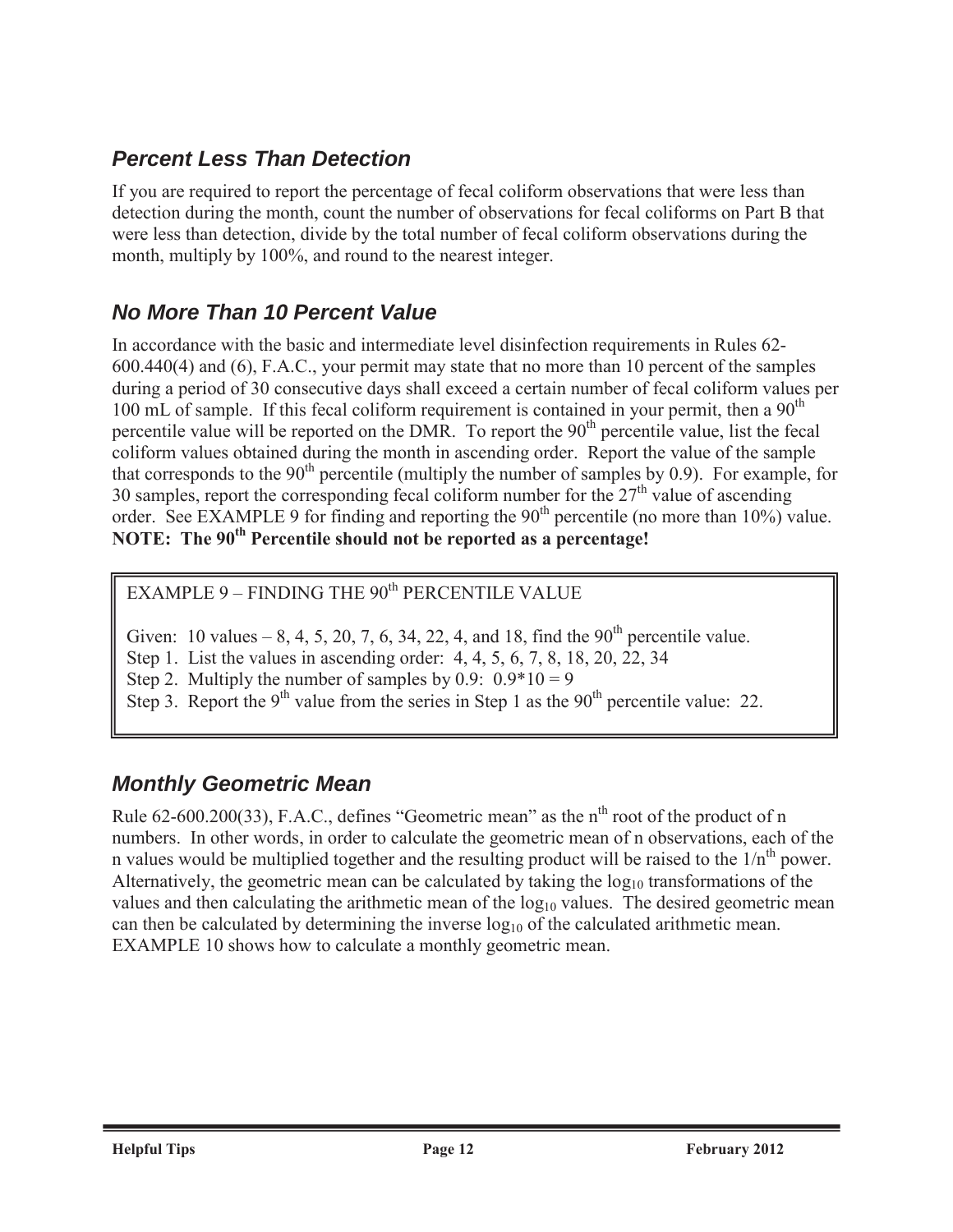| EXAMPLE 10 – GEOMETRIC MEAN CALCULATIONS                                       |                                                                                           |  |  |  |
|--------------------------------------------------------------------------------|-------------------------------------------------------------------------------------------|--|--|--|
| Given: 6 values – 3, 4, 5, 6, 7, and 8, calculate the geometric mean $(x_g)$ . |                                                                                           |  |  |  |
| <b>Power method</b>                                                            |                                                                                           |  |  |  |
|                                                                                | $[3*4*5*6*7*8]^{1/6}$<br>$x_g$ = $[3*4*5*6*7*8]^{1/6}$<br>$x_g$ = $[20,160]^{1/6} = 5.22$ |  |  |  |
| $\alpha = 1$                                                                   | 5 (rounded for reporting)                                                                 |  |  |  |
| $X_{\mathfrak{Q}}$                                                             |                                                                                           |  |  |  |
| $Log10$ method                                                                 |                                                                                           |  |  |  |
| $log(x_g) =$                                                                   | $\lceil \log(3) + \log(4) + \log(5) + \log(6) + \log(7) + \log(8) \rceil$                 |  |  |  |
|                                                                                | 6                                                                                         |  |  |  |
| $log(x_g) =$                                                                   | $\frac{4.304}{ } = 0.717$                                                                 |  |  |  |
|                                                                                | -6                                                                                        |  |  |  |
| $=$<br>$X_{\mathfrak{Q}}$                                                      | $10^{[0.717]} = 5.22$                                                                     |  |  |  |
| $X_g$                                                                          | 5 (rounded for reporting)                                                                 |  |  |  |

### *Monthly Median Value*

For intermediate-level disinfection, permittees are required to report a monthly median value for fecal coliform in accordance with Rule 62-600.440(6)(c)2, F.A.C. See EXAMPLE 11 for how to find the median value.

#### EXAMPLE 11 – FINDING THE MEDIAN VALUE

Given: 10 values  $-8, 4, 5, 20, 7, 6, 34, 22, 4,$  and 18, find the median value. Step 1. List the values in ascending order: 4, 4, 5, 6, 7, 8, 18, 20, 22, 34 Step 2. If there are an odd number of values, find the middle value. If there are two middle values, average them:  $(7 \times 8)/2 = 7.5$ . Step 3. Report the median value: 7.5.

### *Annual Average Fecal Coliform Value*

For fecal coliform, the annual average is calculated as the arithmetic mean of any 12 consecutive "monthly values." For cases where the monthly geometric mean is being calculated, the geometric mean values are the "monthly values" and should be used to compute the annual average. For cases where the monthly median is being calculated, the median values are the "monthly values" and should be used to compute the annual average.

### *Reporting "Too Numerous to Count"*

Laboratories should be encouraged to conduct the necessary dilution series in order to obtain a quantifiable result for reporting fecal coliform values. Instead of reporting "TNTC," laboratories should report the results as " $> X$ ," where X is the minimum number of colony forming units/100 mL based on the sample dilutions as determined following the method outlined in EPA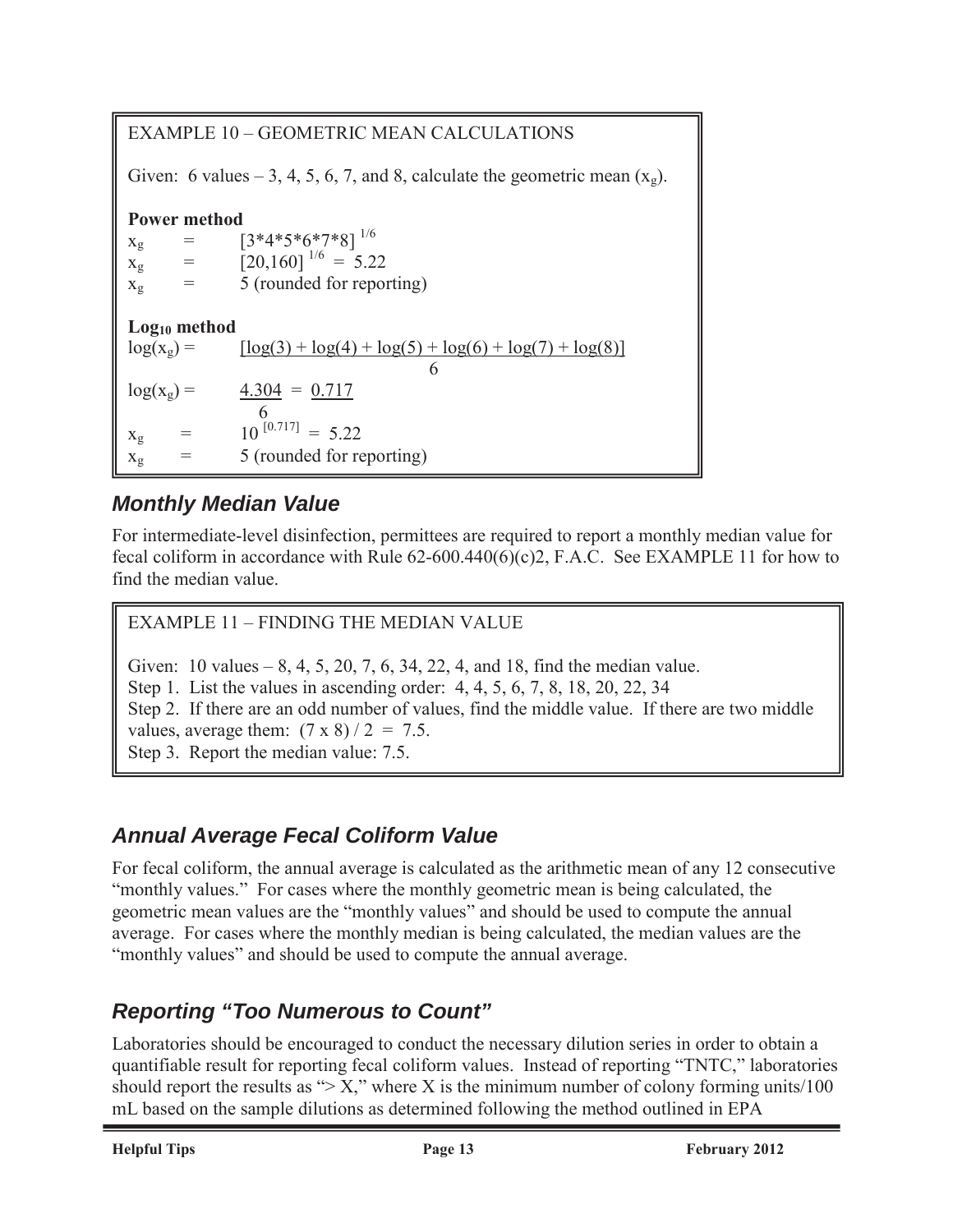600/8-78-017. However, if your laboratory reports a fecal coliform observation as being "TNTC" (too numerous to count) do **not** enter "TNTC" on the DMR. In order to use this result (e.g. to calculate the geometric mean for the month), a value is needed for this observation.

When sampling for fecal coliforms, normally a laboratory will analyze a 1, 0.1, or 0.01 mL sample. When counting colonies, at least one or more of the sample volumes should result in filter plates with 20 to 80 coliform colonies. In cases where there are too many colonies for counting because of plate overgrowth, unless the laboratory specifically indicates the sample volume, a permittee may have to assume that a 1 mL sample volume was used. This assumption is within the normal sample size range specified by approved methods and is the size that is most favorable to the permittee. Additionally, the permittee or its laboratory should estimate the minimum number of colonies (e.g., 200 colonies) that formed. Based on these assumptions, the permittee may calculate coliform density as:

> (200 colonies) x  $100 = 20,000$  cfu/100mL  $(1mL)$

Accordingly, when laboratories report TNTC, permittees should report and calculate averages using a default value of ">20,000," unless the laboratory can re-report the TNTC result as greater than another number calculated following the method as discussed above in EPA 600/8-78-017.

Some of the smaller facilities may only be required to sample monthly for fecal coliforms. Using 20,000 for a single TNTC observation will pose difficulties as the facility tries to meet the annual basic disinfection limit (200/100 mL). Even if the other 11 months had less than detectable levels of fecal coliforms, a month with a monthly geometric mean of 20,000 will cause the resulting annual arithmetic average to be 1,667/100 mL – an exceedance of the annual average permit limit. The permittee may perform additional sampling within the month to attain a more representative monthly average geometric mean.

## **REPORTING BIOSOLIDS DATA**

Enter the amount in dry tons of biosolids hauled each month. For months that no biosolids were hauled, please enter "0". Submit the DMR monthly regardless of whether biosolids were hauled or not. Do not report or "carryover" quantities hauled from previous months.

### *Calculating Dry Tons for the Biosolids DMR*

- A. If you know the percent total solids (from biosolids analyses results) and you know the volume (gallons or cubic yards) or weight (wet tons), use the following formulas to calculate dry tons:
	- 1) Dry tons = Wet tons x Percent Solids **Example**: 40 wet tons biosolids x 0.15 total solids  $=$ 6 dry tons biosolids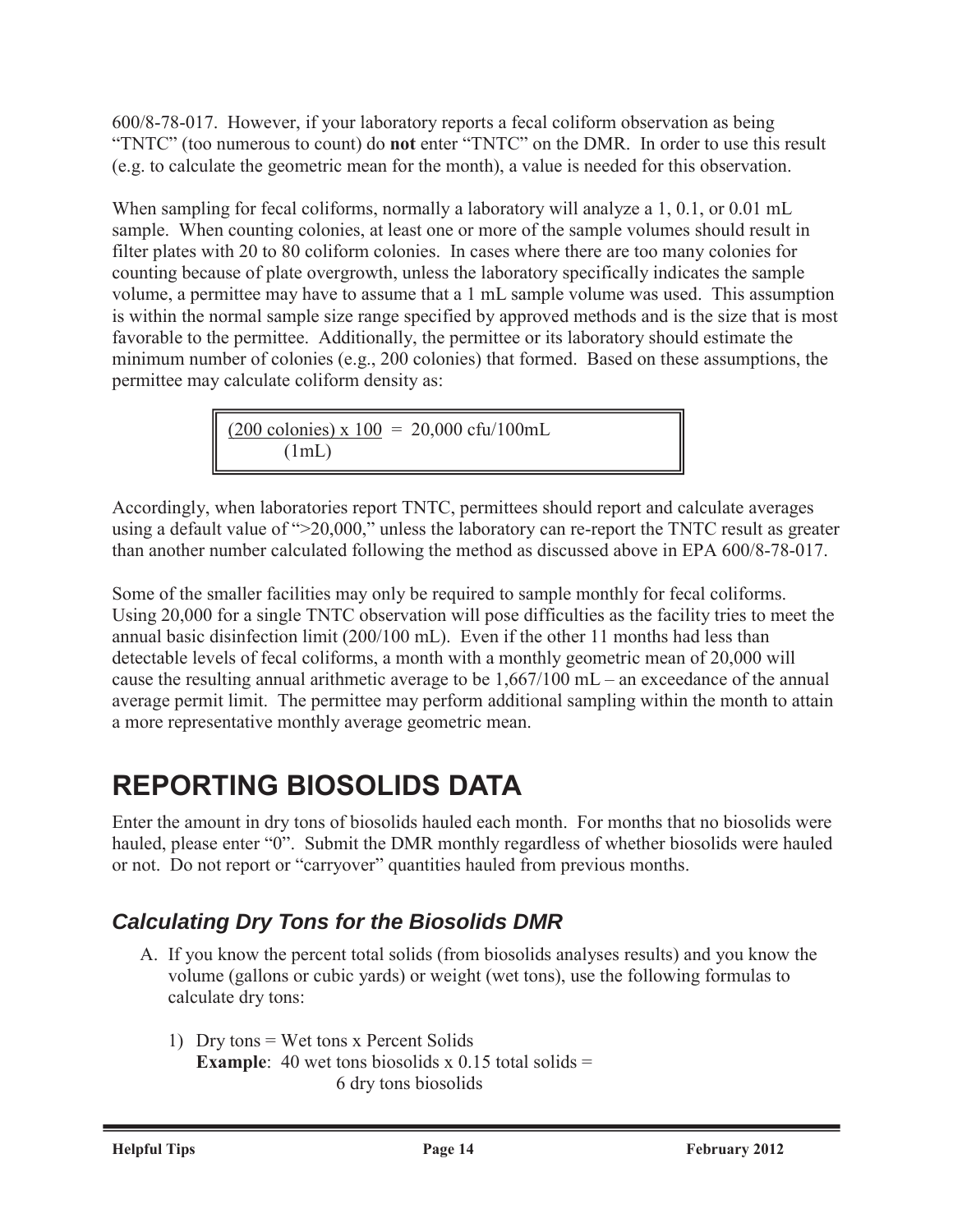- 2) Dry tons = gallons biosolids x 8.34 lb/gallon x ton/2,000 lb x Percent Solids **Example**: 6,000 gal biosolids x 8.34 lb/gal x ton/2,000 lb x 0.04 total solids = 1 dry ton biosolids
- 3) Dry tons = cubic yards wet biosolids x Y lb/cubic yard x ton/2,000 lb x Percent Solids  $(Y = site-specific bulk density of biosoids)$ **Example**: 20 cubic yards biosolids at 15% total solids and Y = 1800 lb/cubic yard; 20 cu yds x 1,800 lb/cu yds x ton/2,000 lb x 0.15 total solids = 2.7 dry tons of biosolids
- B. If you do not have biosolids analyses results, you may estimate the percent total solids. Generally, liquid is approximately 1.5 - 2% total solids, and dewatered "cake" is approximately 15 - 20% total solids.

**Example**: 1,000 gallons of 2% total solids was hauled. 1,000 gal biosolids x 8.34 lb/gal x 0.02 total solids x ton/2,000 lb = 8,340 lbs 2% of 8,340 lbs = .02 x 8,340 = 166.8 lbs 166.8 lbs  $/$  2,000 lbs = 0.0834 dry tons hauled

### *Biosolids Quantity Parameters: Landfilled vs. Transferred*

Disposing of biosolids in a landfill is not the same as transferring biosolids to another facility for treatment. These are two separate items. All the use or disposal parameters are separate items and double entry of quantities should be avoided.

If a landfill and a biosolids treatment facility are co-located, enter the quantity as either landfilled or transferred, but not both. Choose the best option as practiced by the facility. For example, if hauling records indicate biosolids are sent to Facility X (biosolids treatment facility) located at Facility Q (landfill), the quantity should be entered on the DMR as "transferred," and "0" should be entered in the landfill cell.

## **REPORTING TOXICITY DATA**

Whole effluent toxicity testing provides reasonable assurance that the effluent is not toxic to aquatic organisms in the receiving water. Tests are bioassays performed on two species, an invertebrate and a fish.

DMRs for whole effluent toxicity have several spaces for reporting test results for each species. The monitoring frequency for whole effluent toxicity testing varies. If submitting a DMR when toxicity testing is not required, fill in all of the reporting spaces as "MNR". When there are whole effluent toxicity results to report, the routine results are reported in the first space for each species. The additional spaces are reserved for additional follow-up testing if there is a failure in the routine test. If there are no additional follow-up test results to report, enter "MNR" in those spaces.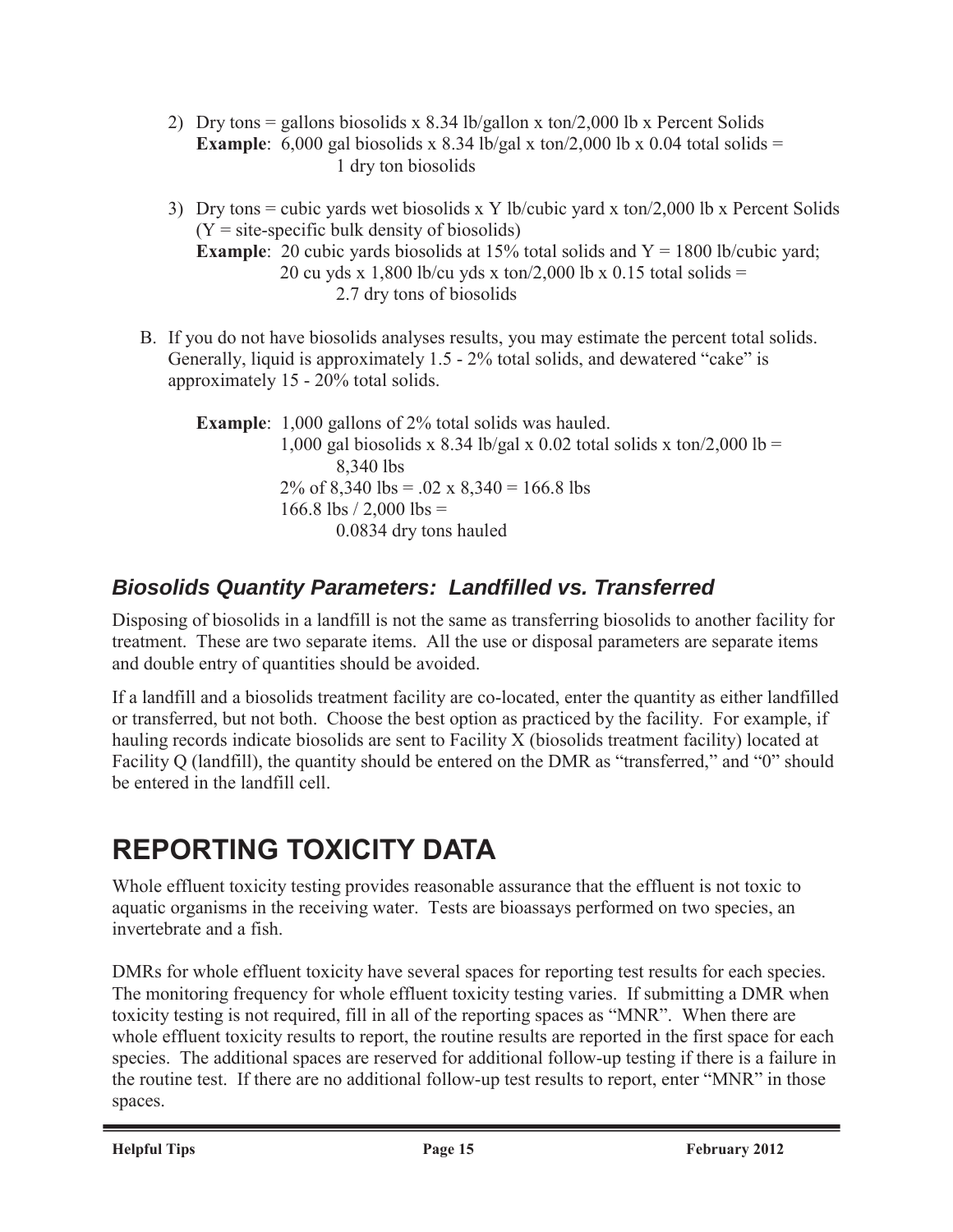### *Chronic Toxicity Results*

Chronic toxicity tests are bioassays lasting 6 to 8 days. The endpoint is a sub-lethal effect such as growth (or biomass) or reproduction. Toxicity results are reported as the IC25, which is the concentration of effluent that causes a 25 percent reduction in a biological response such as growth or reproduction when compared to a control response. The percent effluent equal to the IC25 is reported on the DMR for each species tested. When the bioassay results indicate that the effluent produces less than a 25% decrease in the biological response compared to the control, the IC25 result is reported on the DMR as "> 100%" effluent.

#### *Acute Toxicity Results*

Acute toxicity tests are 96 hour bioassays. The endpoint is mortality. Toxicity results are reported on the DMR as the LC50, which is the concentration of effluent where 50% of the test organisms die.

In a definitive acute test the effluent is diluted with laboratory control water and the bioassay is performed at multiple effluent concentrations, the percent effluent equal to the LC50 is determined and reported on the DMR for each species tested. When multiple samples are collected over a 24 hour period and tested separately, the lowest LC50 result is reported on the DMR for each species tested. When bioassay results indicate that there is less than 50% mortality in the undiluted effluent, the LC50 is reported on the DMR as "> 100%" effluent.

In a screen acute test the bioassay is performed on only one concentration of effluent. The concentration to be tested is specified in the permit; and it is described as a percentage, for example 100% effluent or 30% effluent. Depending upon the instructions in the permit, the results may be reported on the DMR as the  $LC50 > or <$  the % test concentration, or as the percent survival of test organisms. A result is reported on the DMR for each species tested.

When screen acute test results are to be reported on the DMR as the LC50, report

- $>$ % test concentration of effluent, when mortality is less than 50% of test organisms; or
- $\leq$ % test concentration of effluent, when mortality is greater than 50% of test organisms.

When multiple samples are collected over a 24 hour period and tested separately, report

- > % test concentration of effluent, if all tests have less than 50% mortality; or
- < % test concentration of effluent, if any test has greater than 50% mortality.

When screen test results are to be reported as percent organism survival, results are reported as the percent of test organisms that were alive at the end of the bioassay compared to the number that were tested. When multiple samples are collected over a 24 hour period and tested separately, the lowest percent survival result is reported on the DMR for each species tested.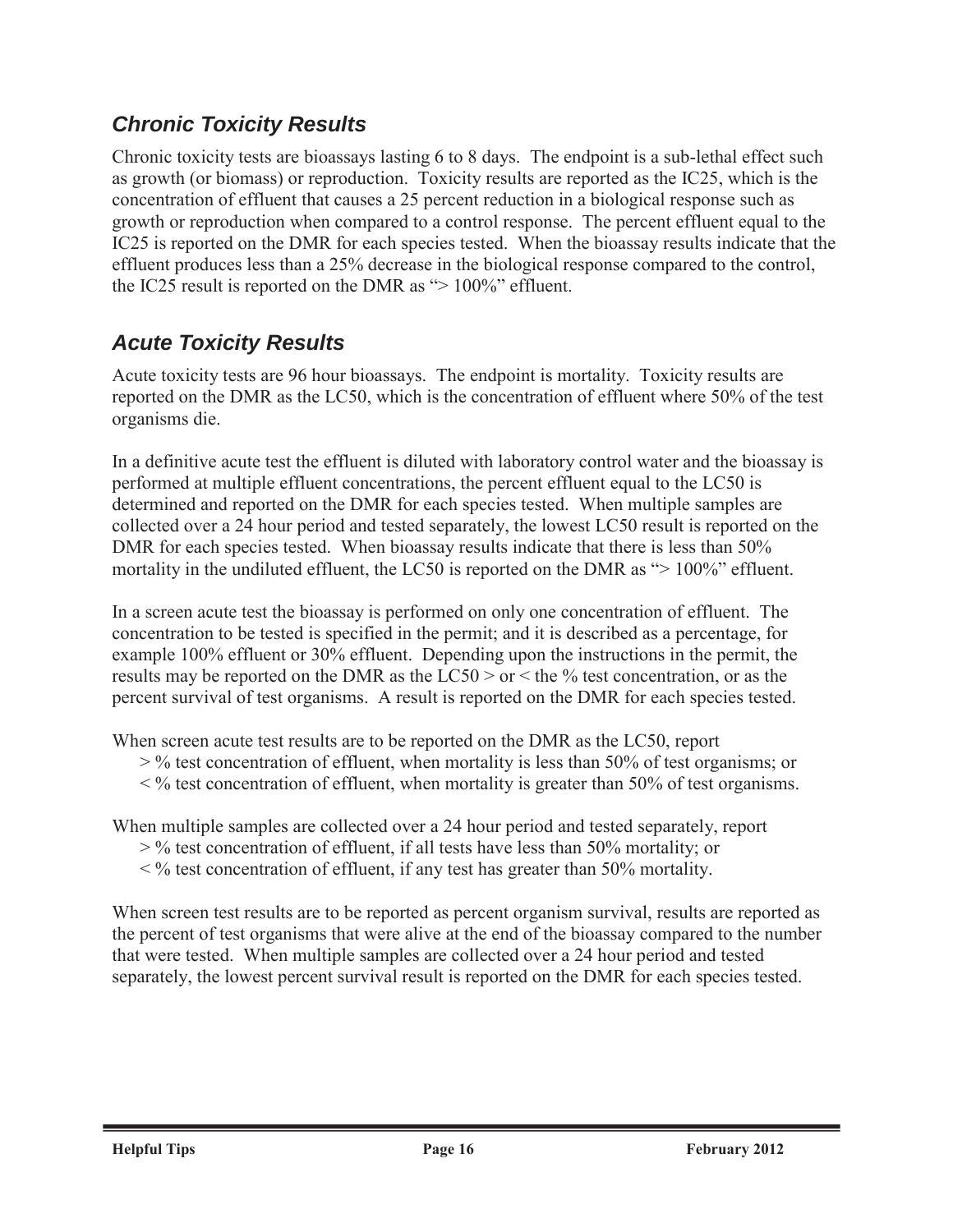## **REPORTING DATA FOR NEW PERMIT REQUIREMENTS**

When calculating annual or three-month averages for new facilities or facilities with new monitoring requirements, data will likely not be available to calculate an average for all of the months during the period prior to operation. In such cases, the permittee should indicate that the limit is not applicable by entering "MNR" on the DMR to indicate "monitoring not required" this period. Once the facility has been in operation for the averaging period specified in the permit, the average result should be entered on the DMR.

## **REPORTING DATA FROM CONTINUOUS MONITORING EQUIPMENT**

#### *Strip Chart Recorders*

The following applies to strip chart recorders, circular chart recorders, and other recording devices that do not feature computerized data acquisition and storage.

#### **Maximum and Minimum Values**

Visually inspect each day's record (chart) and select the highest value recorded on the chart and record this as the "daily maximum" for that day. In a similar fashion, the lowest value recorded on the chart will be selected and reported as the "daily minimum" for each day.

#### **Daily Averages**

Visually inspect each day's record (chart) and select values recorded on the chart at exactly each hour during the day (12:00 a.m., 1:00 a.m., 2:00 a.m... through 11:00 p.m.) The resulting 24 values will be used to calculate the daily average (sum the 24 values and divide by 24). Record this value as the daily average on Part B of the DMR. Note: other data on the chart will not be used in the calculation of the daily average.

#### *Computerized Data Logging Systems*

The following applies to continuous monitoring equipment that feature computerized data logging or recording (this may be in addition to a paper chart recorder).

#### **Data Polling**

It is imperative that the computer system polls the continuous monitoring instrument at relatively frequent intervals. The intervals should be uniform throughout the day. In general, it is recommended that the time between successive polling of an instrument be no more than 5 minutes. If an instrument were polled once every 5 minutes, the computer would record 288 observations during each day. If an instrument were polled once each minute, a total of 1,440 observations would be made each day. Observations between pollings will be ignored.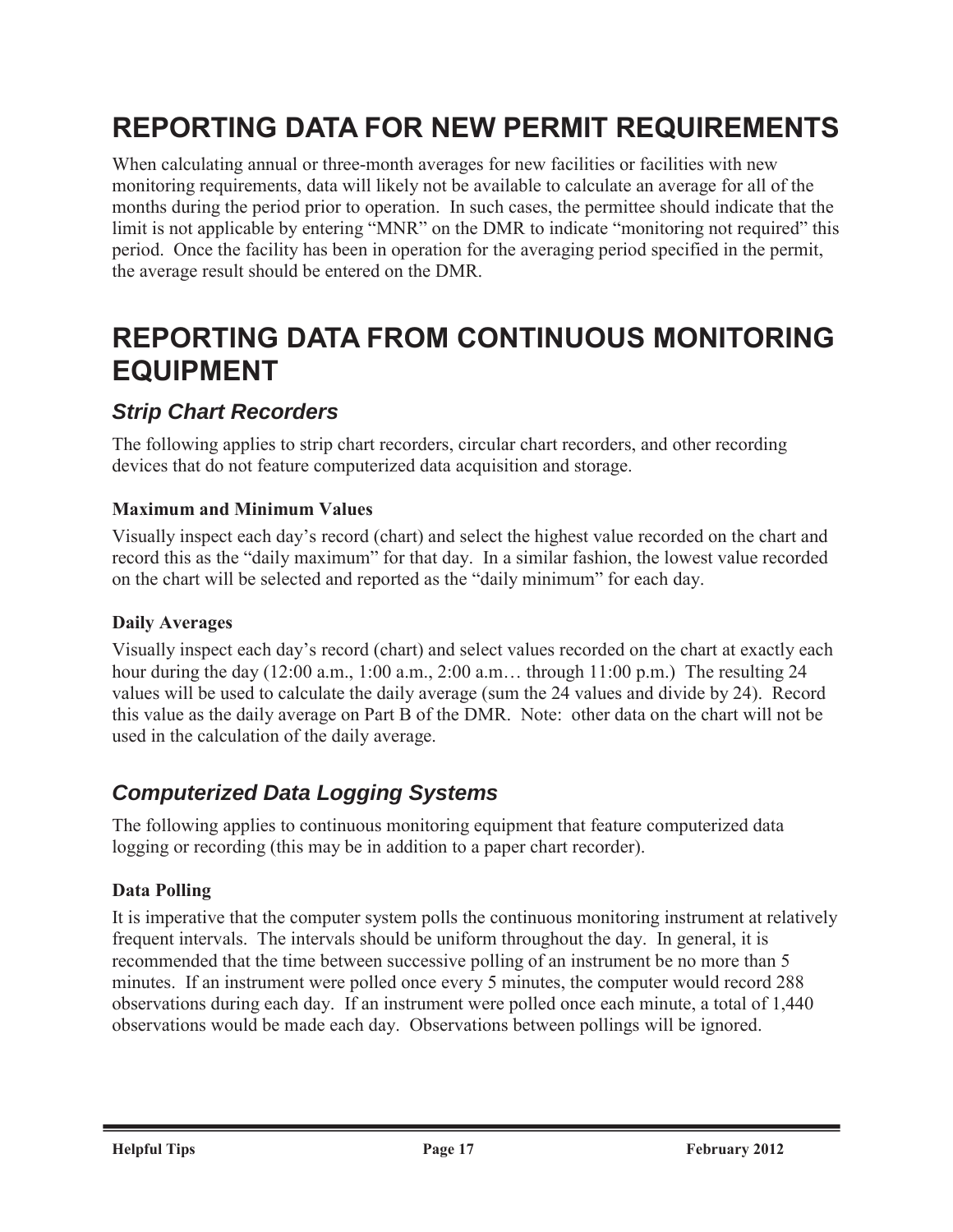#### **Maximum and Minimum Values**

The computer will be used to identify the maximum and minimum values during the day from the number of logged observations during the day (if the instrument is polled once every minute, the 1,440 observations would be reviewed by the computer). The highest and lowest values obtained from the logged observations would be recorded on Part B of the DMR form as the "daily maximum" and "daily minimum," respectively.

#### **Daily Averages**

The computer will be used to calculate the daily average. This will be based on the logged observations. If a one-minute polling interval were used, the 1,440 observations obtained during the day would be summed and divided by 1,440 to obtain the daily average, which will be recorded on Part B of the DMR.

#### **Data Handling Features of Some Meters**

It is also important to note that some meters are equipped with data handling features that can be programmed in an "on or off" mode. The rejection feature is to counter transient sample conditions or readings that are not representative of the quality of the effluent (e.g. spikes). In addition, many meters have the ability to record the results of an average signal response rather than instantaneous signal responses. Often, this feature is an integral part of the metering device's ability to dampen signal noise, which might otherwise cause spurious or inaccurate readings from the device. These features should be used in accordance with the equipment manufacturer's guidelines so the continuous monitoring results will be representative of the actual discharge.

## **SAMPLE COLLECTION**

#### *General Sampling*

There are two general methods for collecting samples for analysis: grab and composite samples. The permit specifies the method of sampling required for each parameter. A grab sample is a single sample event that is used to capture the conditions at the moment the sample is collected. A composite sample is collected over time, and reflects the average characteristics during the compositing period.

Please refer to the DEP Standard Operating Procedures as adopted by DEP QA Rule 62-160, F.A.C. for sampling requirements. http://www.dep.state.fl.us/water/sas/sop/sops.htm

### *Composite Sampling*

Composite sampling should be limited to the period of discharge and should be representative of the period of discharge. If a sampling device varies the sample volume or the number of samples based on the flow, the total volume collected can be considered as representative of the period of discharge. This is true as long as the sampler does not collect subsamples during periods of no flow.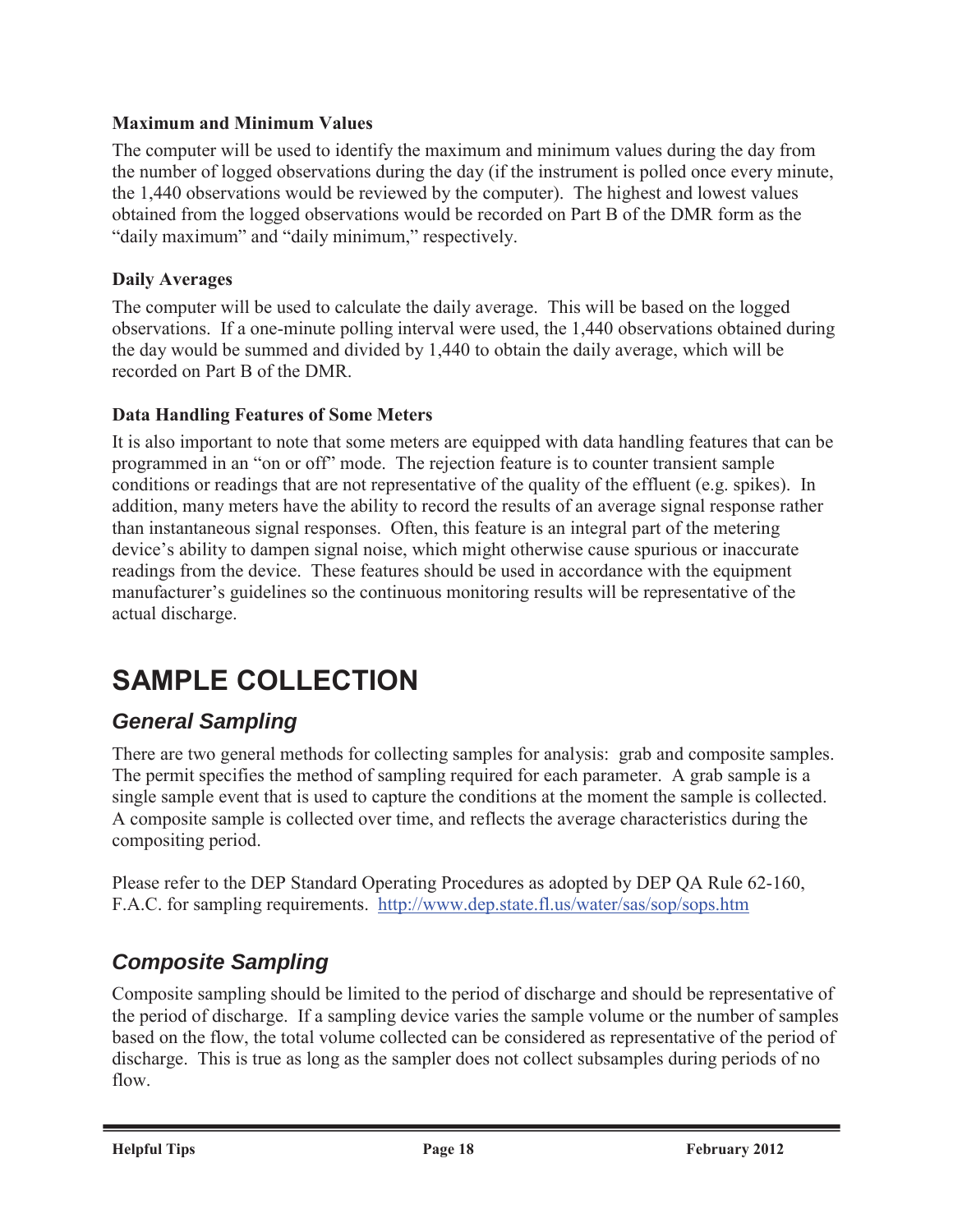### *Frequency of Analysis*

Samples should be collected, analyzed, and reported at a minimum as often as required by the permit. If more samples are taken than required and are sampled in accordance with DEP approved methods, they are required to be reported on the DMRs.

The facility should ensure that samples are taken during discharge events within each monitoring period. If a facility discharges during a monitoring period, the facility is required to sample regardless of a sampling schedule.

NOTE: Missed sampling events cannot be made up during a subsequent monitoring period.

## **SIGNIFICANT FIGURES**

When reporting averages on your DMR, the same number of significant figures should be shown in the average as is contained in the least precise data point being averaged (i.e., the data point having the smallest number of significant figures). See EXAMPLE 12 for how to report a value after rounding.

#### EXAMPLE 12 – SIGNIFICANT FIGURES

- The lab reported the following weekly values in mg/L:  $5.0, 5.25, 4.95,$  and  $5.134$ .
- The monthly average before rounding is  $5.0835$  mg/L.
- The monthly average should be reported on Part A of the DMR as 5.1 mg/L.

### *Rounding*

Follow customary rules when rounding data. When rounding, anything 5 or greater should be rounded up, and anything less than 5 should be rounded down.

## **BELOW DETECTION ANALYTICAL RESULTS**

Often, laboratory results indicate that a parameter is below either a practical quantification limit (PQL) or a method detection limit (MDL). In these cases, the DMR Instructions provide direction on both reporting these results as well as calculating averages where needed, consistent with Rule 62-4.246, F.A.C.

#### **DMR Instructions**

When reporting analytical results that fall below a laboratory's reported method detection limits or practical quantification limits, the following instructions should be used:

1. Results greater than or equal to the PQL shall be reported as the measured quantity.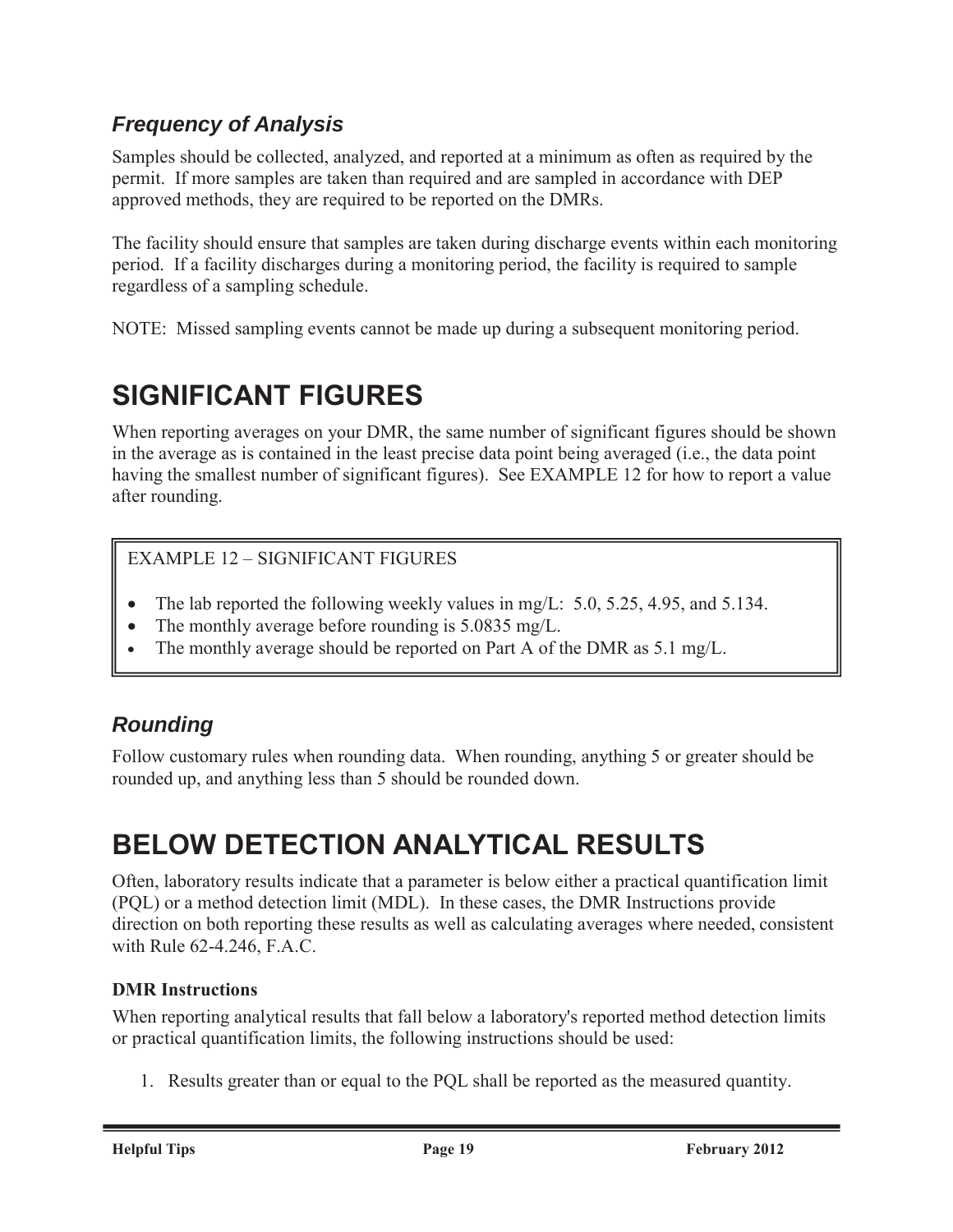- 2. Results less than the PQL and greater than or equal to the MDL shall be reported as the laboratory's MDL value. These values shall be deemed equal to the MDL when necessary to calculate an average for that parameter and when determining compliance with permit limits.
- 3. Results less than the MDL shall be reported by entering a less than sign ("<") followed by the laboratory's MDL value, e.g. < 0.001. A value of one-half the MDL or one-half the effluent limit, whichever is lower, shall be used for that sample when necessary to calculate an average for that parameter. Values less than the MDL are considered to demonstrate compliance with an effluent limitation.

See EXAMPLE 13 for reporting and averaging values below detection limits.

| <b>EXAMPLE 13 – Results Below Detection Limits</b>                                                                                                                                                                                                                                                            |            |                     |
|---------------------------------------------------------------------------------------------------------------------------------------------------------------------------------------------------------------------------------------------------------------------------------------------------------------|------------|---------------------|
| The lab reported the following weekly values:                                                                                                                                                                                                                                                                 |            | $<$ MDL             |
| $0.50$ T mg/L                                                                                                                                                                                                                                                                                                 |            | between MDL and PQL |
| $1.3$ I mg/L                                                                                                                                                                                                                                                                                                  | <b>MDL</b> | $0.50 \text{ mg/L}$ |
| $0.50$ T mg/L                                                                                                                                                                                                                                                                                                 | PQL        | $2.0 \text{ mg/L}$  |
| $2.1 \text{ mg/L}$                                                                                                                                                                                                                                                                                            | Limit      | $3.0 \text{ mg/L}$  |
| Results<br>The maximum result should be reported as $2.1 \text{ mg/L}$ .<br>The monthly average for the values would be calculated using half the MDL value for<br>$\bullet$<br>0.50 T, and the MDL value of 0.50 for the 1.3 I result as follows:<br>$average = [0.25 + 0.50 + 0.25 + 2.1] = 0.78$ mg/L<br>4 |            |                     |

## **DATA QUALIFIER CODES**

Data qualifier codes help serve as indicators of special circumstances that may be associated with data or results that are being reported. Laboratories are required to use the data qualifier codes listed in Table 1 of Chapter 62-160, F.A.C., when reporting wastewater analysis. However, these codes are only to be transferred onto Part B of the DMR as part of your results. Where appropriate, only the data qualifier codes listed in the "Instructions for Completing the Wastewater Discharge Monitoring Report" that came with your current permit may be used.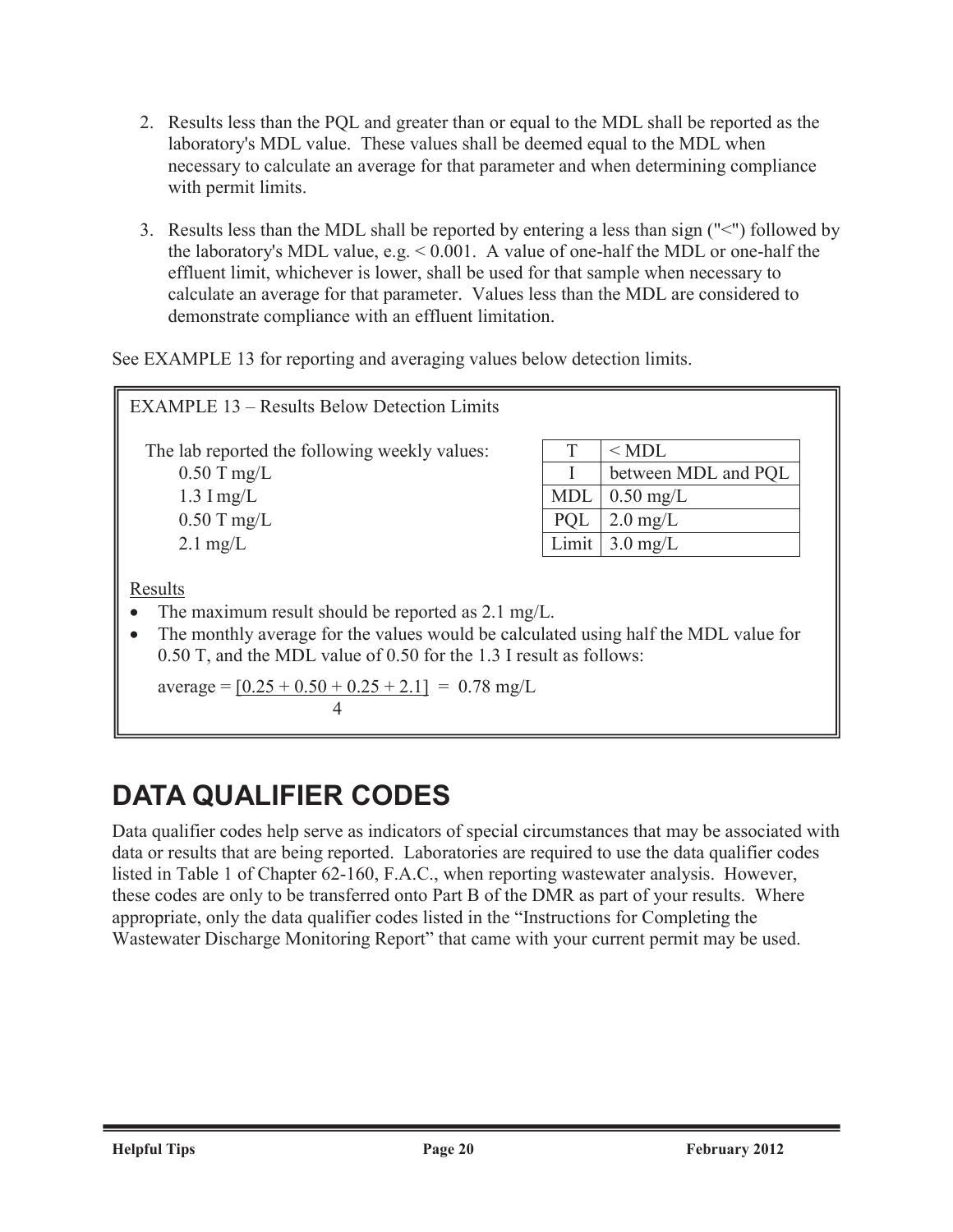## **SUBMITTING YOUR DMRS**

Important things to remember when submitting your DMRs:

- Submit DMRs only once per monitoring period, unless they are resubmittals. If resubmittals are sent, label DMRs at the top as "RESUBMITTAL," and circle or highlight the data that was corrected or added.
- Make sure to fill out the entire DMR, including signatures, dates, correct monitoring periods, all data cells, etc.
- Contact the district if the DMR issued does not match the permit requirements so the issue can be addressed.
- Do not alter the DMR that was issued with the permit without approval from the district.
- Quarterly, semi-annual, and annual reports should NOT be submitted monthly.
- Make sure non-monthly DMRs shows the correct monitoring period.

| <b>Non-Monthly DMR</b>    | <b>Monitoring Period</b>  | <b>Due Date</b> |
|---------------------------|---------------------------|-----------------|
| <b>First Quarter</b>      | January 1 – March 31      | April 28        |
| <b>Second Quarter</b>     | April $1 -$ June 30       | July 28         |
| Third Quarter             | July $1$ – September 30   | October 28      |
| Fourth Quarter            | October 1 – December 31   | January 28      |
| Semi-Annual (first half)  | January $1 -$ June 30     | July 28         |
| Semi-Annual (second half) | July $1 - December 31$    | January 28      |
| Annual                    | January $1 - December 31$ | January 28      |

#### **Common Non-Monthly DMRs and Due Dates**